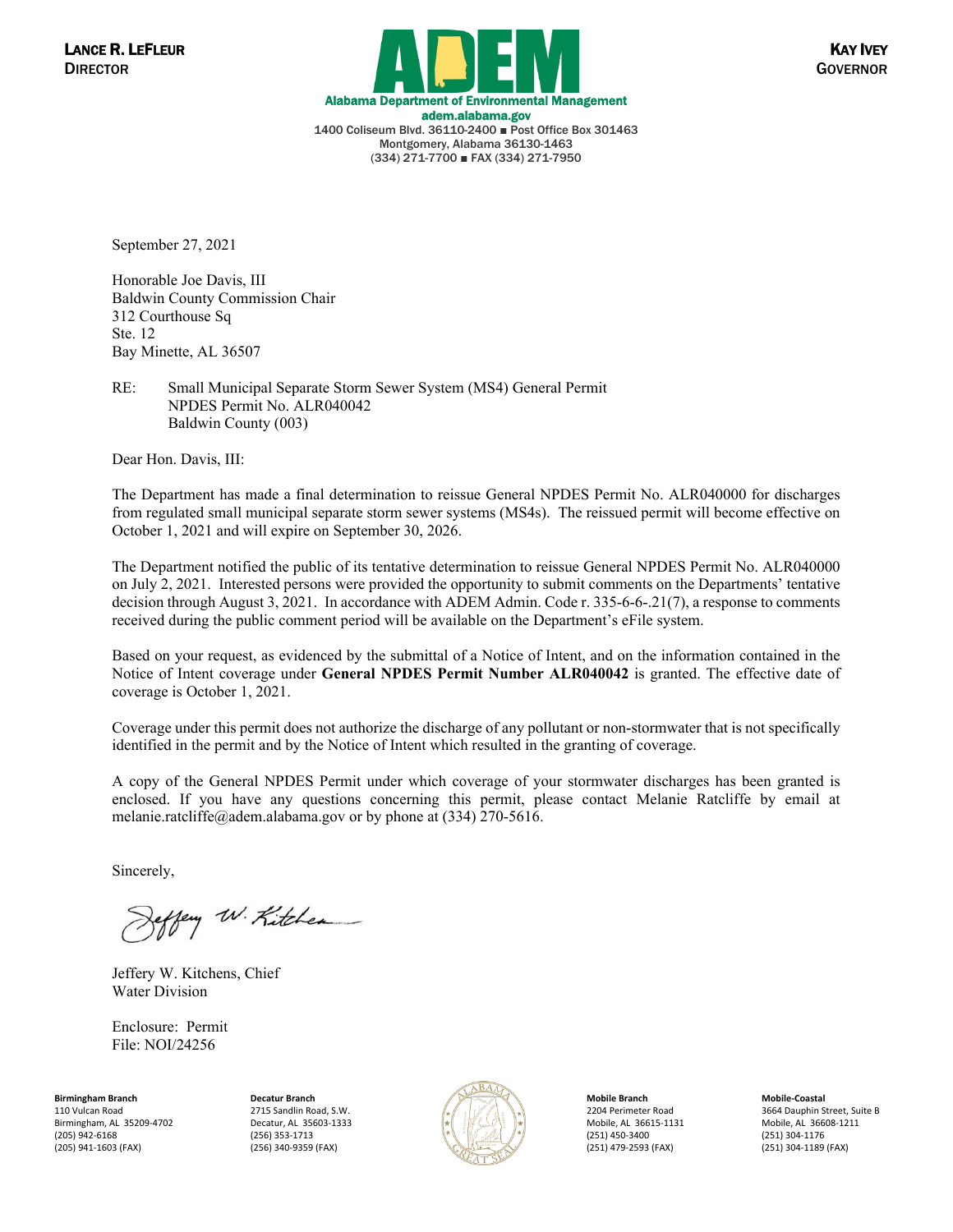



# **NATIONAL POLLUTANT DISCHARGE ELIMINATION SYSTEM GENERAL PERMIT**

| <b>DISCHARGE AUTHORIZED:</b> STORMWATER DISCHARGES FROM REGULATED SMALL |
|-------------------------------------------------------------------------|
| MUNICIPAL SEPARATE STORM SEWER SYSTEMS                                  |

**AREA OF COVERAGE:** THE STATE OF ALABAMA

**PERMIT NUMBER:** ALR040042

**RECEIVING WATERS:** ALL WATERS OF THE STATE OF ALABAMA

*In accordance with and subject to the provisions of the Federal Water Pollution Control Act, as amended, 33 U.S.C.§§1251-1378 (the "FWPCA"), the Alabama Water Pollution Control Act, as amended, Code of Alabama 1975, §§ 22-22-1 to 22-22-14 (the "AWPCA"), the Alabama Environmental Management Act, as amended, Code of Alabama 1975, §§22-22A-1 to 22-22A-15, and rules and regulations adopted thereunder, and subject further to the terms and conditions set forth in this permit, the Permittee is hereby authorized to discharge into the above-named receiving waters.*

**ISSUANCE DATE:** September 16, 2021

**EFFECTIVE DATE:** October 1, 2021

**EXPIRATION DATE:** September 30, 2026

**Alabama W. Kitchen**<br>Partment of Environmental Management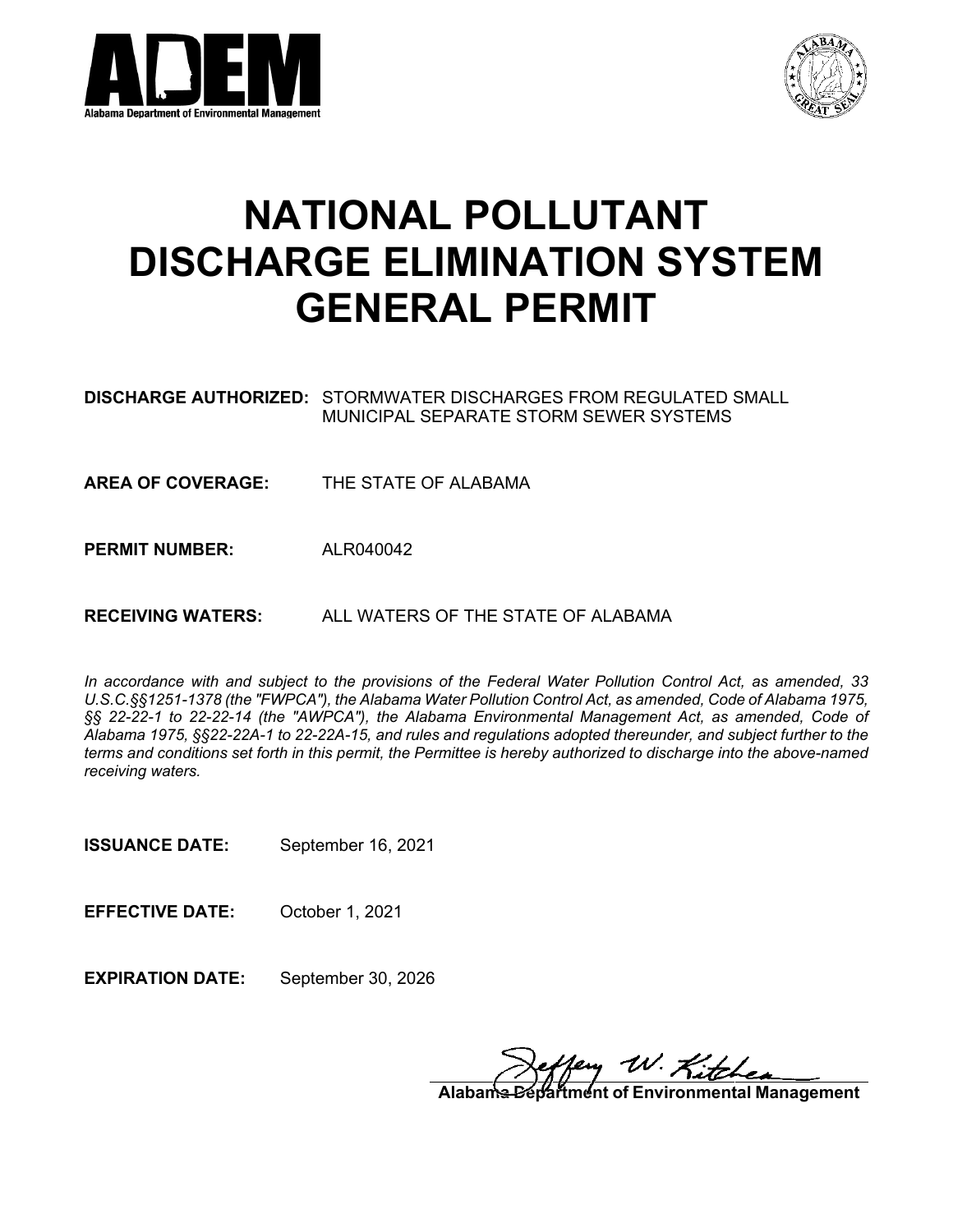# **TABLE OF CONTENTS**

| Е. |                                                                                        |  |  |
|----|----------------------------------------------------------------------------------------|--|--|
|    |                                                                                        |  |  |
|    |                                                                                        |  |  |
|    |                                                                                        |  |  |
|    |                                                                                        |  |  |
|    |                                                                                        |  |  |
|    | Part III: Storm Water Pollution Prevention and Management Program                      |  |  |
|    |                                                                                        |  |  |
| В. |                                                                                        |  |  |
|    | $1_{-}$                                                                                |  |  |
|    | 2.                                                                                     |  |  |
|    | 3.                                                                                     |  |  |
|    | Post-Construction Storm Water Management in New Development and Redevelopment 13<br>4. |  |  |
|    | 5.                                                                                     |  |  |
|    |                                                                                        |  |  |
|    |                                                                                        |  |  |
| В. |                                                                                        |  |  |
|    |                                                                                        |  |  |
|    |                                                                                        |  |  |
|    |                                                                                        |  |  |
|    |                                                                                        |  |  |
|    |                                                                                        |  |  |
|    |                                                                                        |  |  |
|    |                                                                                        |  |  |
|    |                                                                                        |  |  |
|    |                                                                                        |  |  |
|    |                                                                                        |  |  |
|    |                                                                                        |  |  |
|    |                                                                                        |  |  |
|    |                                                                                        |  |  |
|    |                                                                                        |  |  |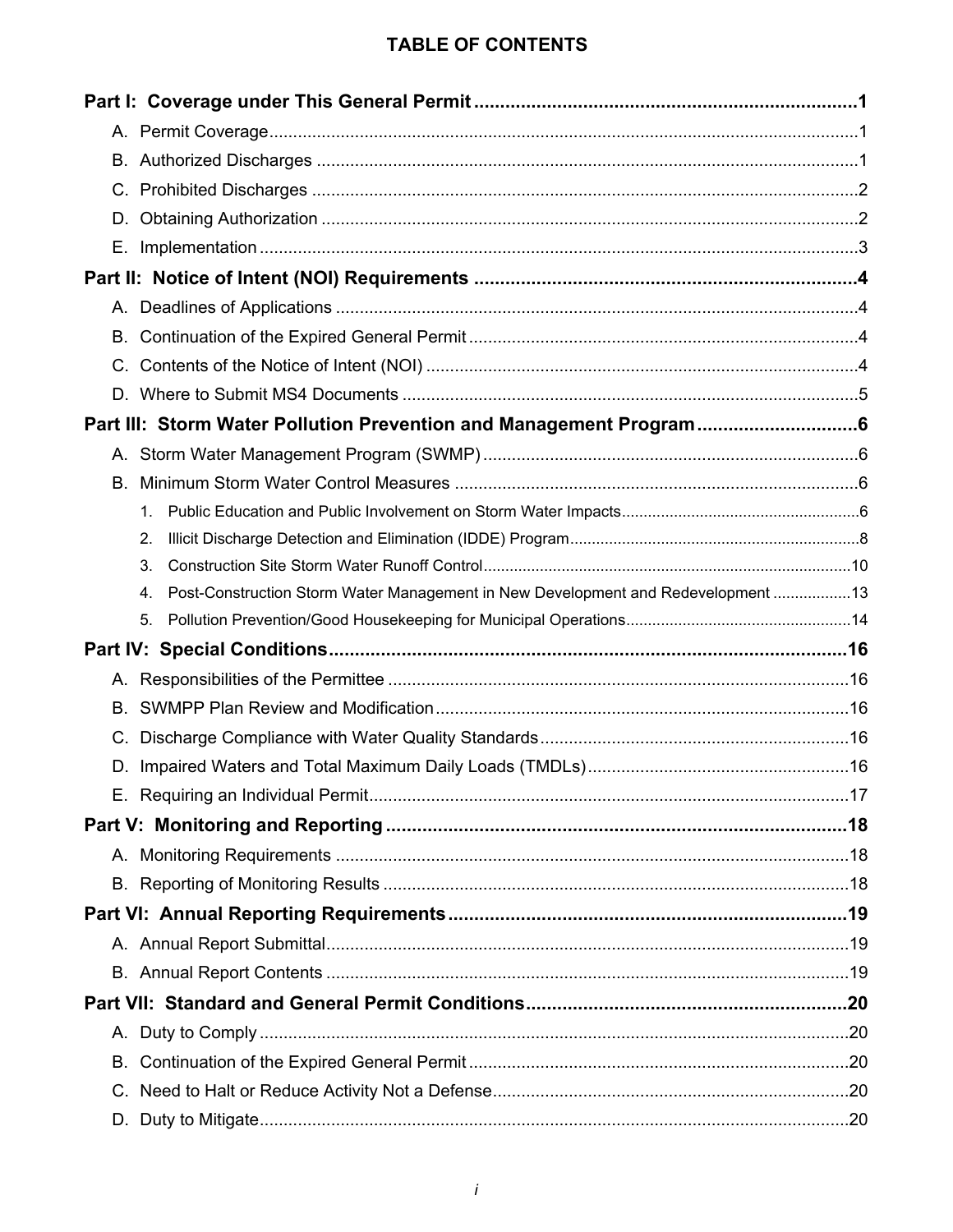# **TABLE OF CONTENTS**

| Е.  |                |  |
|-----|----------------|--|
| F., |                |  |
| G.  |                |  |
|     | $1_{-}$        |  |
|     | 2.             |  |
|     | 3.             |  |
|     | 4 <sub>1</sub> |  |
|     |                |  |
| I.  |                |  |
| J.  |                |  |
| Κ.  |                |  |
|     |                |  |
|     |                |  |
| N.  |                |  |
| O.  |                |  |
|     |                |  |
| Q.  |                |  |
| R.  |                |  |
|     |                |  |
| Τ.  |                |  |
| U.  |                |  |
|     |                |  |
|     |                |  |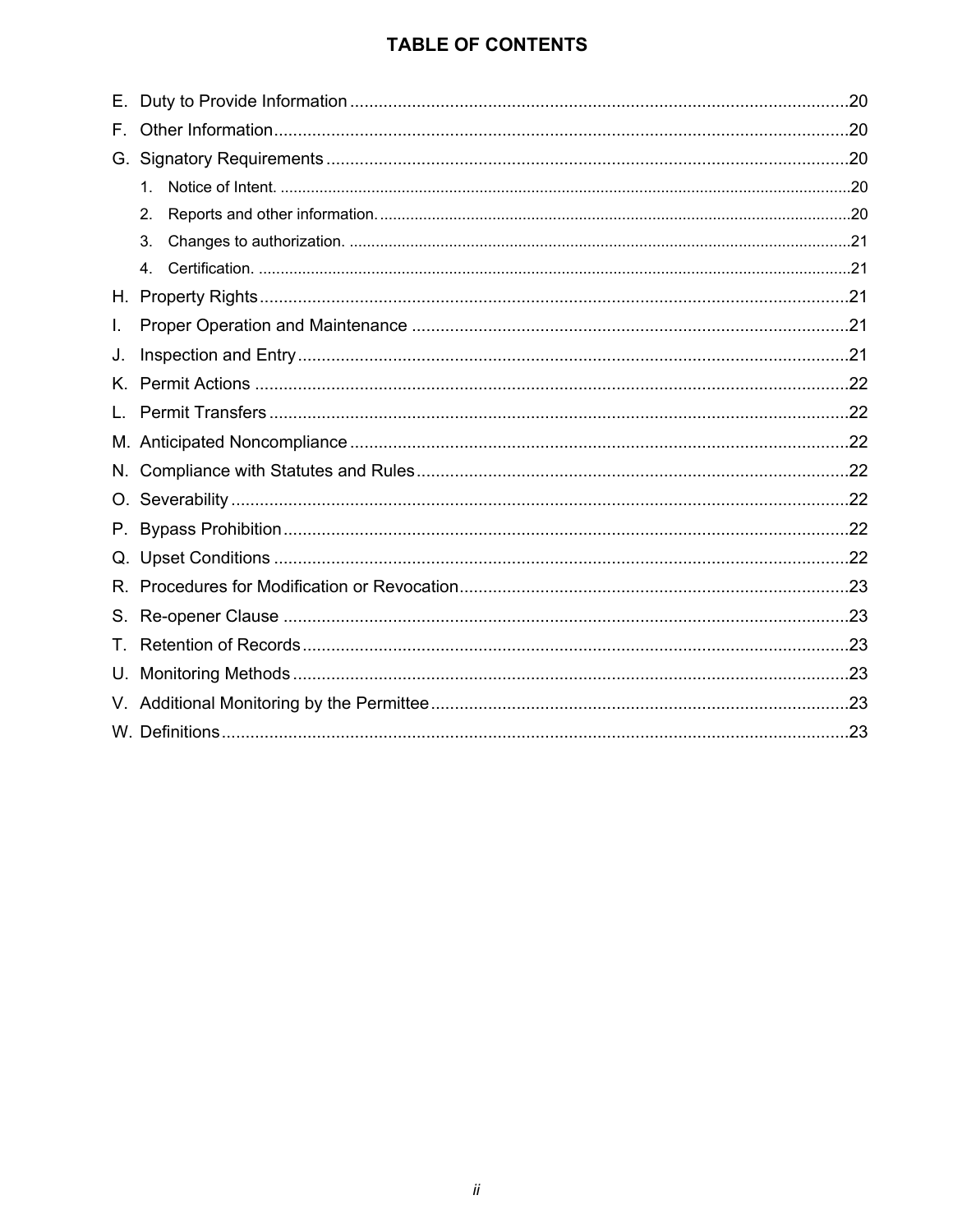# <span id="page-4-0"></span>**PART I: COVERAGE UNDER THIS GENERAL PERMIT**

# <span id="page-4-1"></span>**A. PERMIT COVERAGE**

This permit covers the urbanized areas designated as a Phase II Municipal Separate Storm Sewer System (MS4) within the State of Alabama.

### <span id="page-4-2"></span>**B. AUTHORIZED DISCHARGES**

- 1. This permit authorizes discharges of storm water from small MS4s, as defined in 40 CFR Part 122.26(b)(16). An entity may discharge under the terms and conditions of this general permit if the entity:
	- a. Owns or operates a small MS4 within the permit area described in Section A;
	- b. Is not a "large" or "medium" MS4 as described in 40 CFR Part  $122.26(b)(4)$  or  $(7)$ ;
	- c. Submits a Notice of Intent (NOI) in accordance with Part II of this General Permit; and
	- d. Either:
		- i. Is located fully or partially within an urbanized area as determined by the latest Decennial Census by the Bureau of Census, or
		- ii. Is designated for permit authorization by the Department pursuant to 40 CFR Part  $122.32(a)(2)$ .
- 2. This permit authorizes the following non-storm water discharges provided that they do not cause or contribute to a violation of water quality standards and that they have been determined not to be substantial contributors of pollutants to a particular small MS4 applying for coverage under this permit and that is implementing the Storm Water Management Program (SWMP) set forth in this permit:
	- a. Water line flushing
	- b. Landscape irrigation
	- c. Diverted stream flows
	- d. Uncontaminated ground water infiltration
	- e. Uncontaminated pumped groundwater
	- f. Discharges from potable water sources
	- g. Foundation drains
	- h. Air conditioning condensate
	- i. Irrigation water (not consisting of treated, or untreated, wastewater)
	- j. Rising ground water
	- k. Springs
	- l. Water from crawl space pumps
	- m. Footing drains
	- n. Lawn watering runoff
	- o. Individual residential car washing, to include charitable carwashes
	- p. Residual street wash water
	- q. Discharge or flows from firefighting activities (including fire hydrant flushing)
	- r. Flows from riparian habitats and wetlands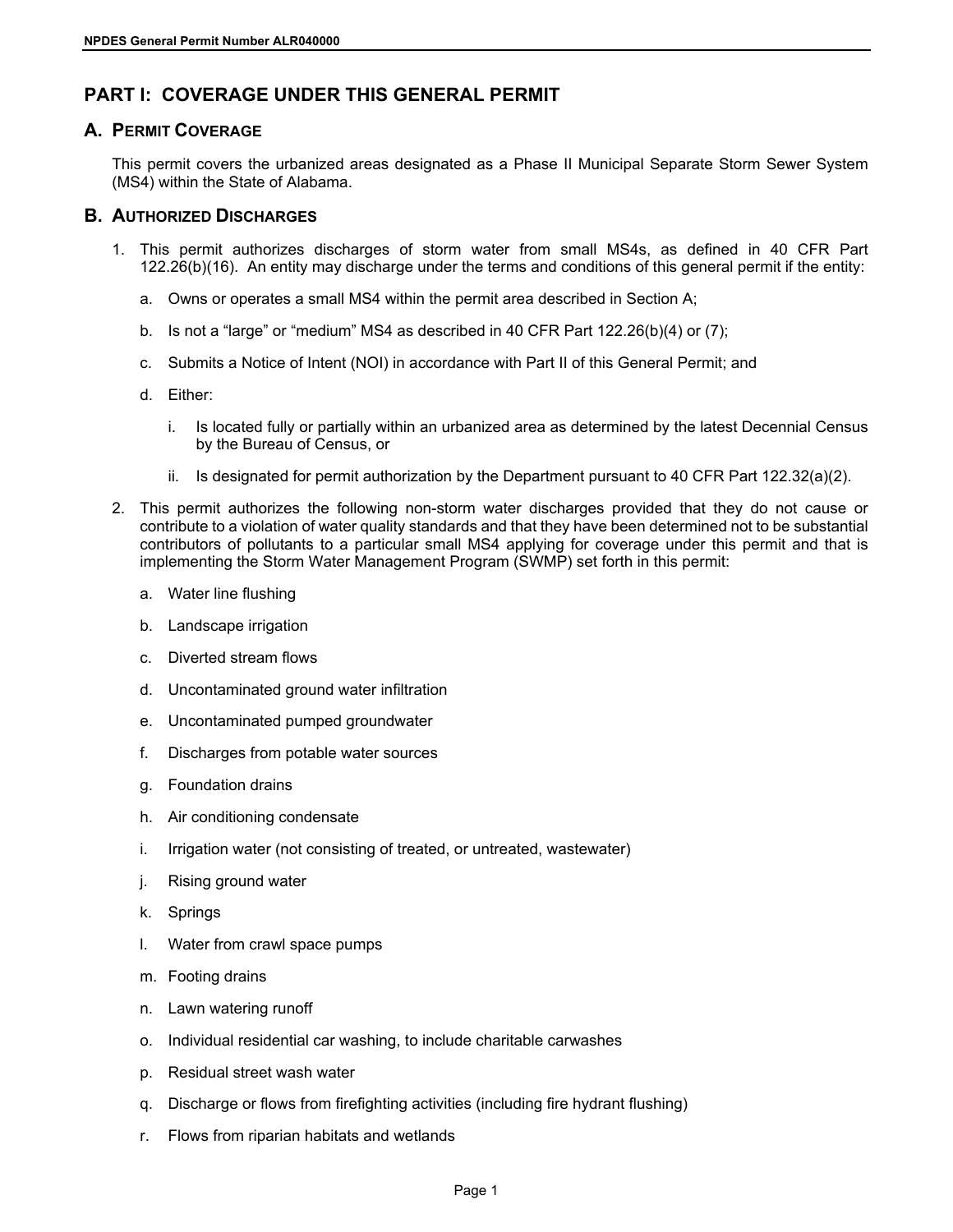- s. Dechlorinated swimming pool discharges, and
- t. Discharges authorized and in compliance with a separate NPDES permit.

### <span id="page-5-0"></span>**C. PROHIBITED DISCHARGES**

The following discharges are not authorized by this permit:

- 1. Discharges that are mixed with sources of non-storm water unless such non-storm water discharges are:
	- a. In compliance with a separate NPDES permit; or
	- b. Determined by the Department not to be a significant contributor of pollutants to waters of the State;
- 2. Storm water discharges associated with industrial activity as defined in 40 CFR Part 122.26(b)(14)(i)-(ix) and (xi);
- 3. Storm water discharges associated with construction activity as defined in 40 CFR Part 122.26(b)(14)(x) or 40 CFR 122.26(b)(15) and subject to Alabama Department of Environmental Management (ADEM) Code r. 335-6-12;
- 4. Storm water discharges currently covered under another NPDES permit;
- 5. Discharges to territorial seas, contiguous zone, and the oceans unless such discharges are in compliance with the ocean discharge criteria of 40 CFR Part 125, Subpart M;
- 6. Discharges that would cause or contribute to instream exceedances of water quality standards; Your SWMPP must include a description of the Best Management Practices (BMPs) that you will be using to ensure that this will not occur. The Department may require corrective action or an application for an individual permit or alternative general permit if an MS4 is determined to cause an instream exceedance of water quality standards;
- 7. Discharges of any pollutant into any water for which a Total Maximum Daily Load (TMDL) has been approved or developed by EPA unless your discharge is consistent with the TMDL; This eligibility condition applies at the time you submit a NOI for coverage. If conditions change after you have permit coverage, you may remain covered by the permit provided you comply with the applicable requirements of Part V. You must incorporate any limitations, conditions and requirements applicable to your discharges, including monitoring frequency and reporting required, into your SWMPP in order to be eligible for permit coverage. For discharges not eligible for coverage under this permit, you must apply for and receive an individual or other applicable general NPDES permit prior to discharging;
- 8. This permit does not relieve entities that cause illicit discharges, including spills, of oils or hazardous substances, from responsibilities and liabilities under State and federal law and regulations pertaining to those discharges.
- 9. The discharge of sanitary wastewater through cross connections or other illicit discharges through the MS4 is prohibited.

### <span id="page-5-1"></span>**D. OBTAINING AUTHORIZATION**

- 1. To be authorized to discharge storm water from small MS4s, you must submit a Notice of Intent (NOI) and a description of your SWMP) in accordance with the deadlines presented in Part II of this permit.
- 2. You must submit the information required in Part II on the latest version of the NOI form. Your NOI must be signed and dated in accordance with Part VII of this permit.
- 3. No discharge under the general permit may commence until the discharger receives the Department's acknowledgement of the NOI and approval of the coverage of the discharge by the general permit. The Department may deny coverage under this permit and require submittal of an application for an individual NPDES permit based on a review of the NOI.
- 4. Where the operator changes, or where a new operator is added after submittal of an NOI under Part II, a new NOI must be submitted in accordance with Part II within thirty (30) days of the change or addition.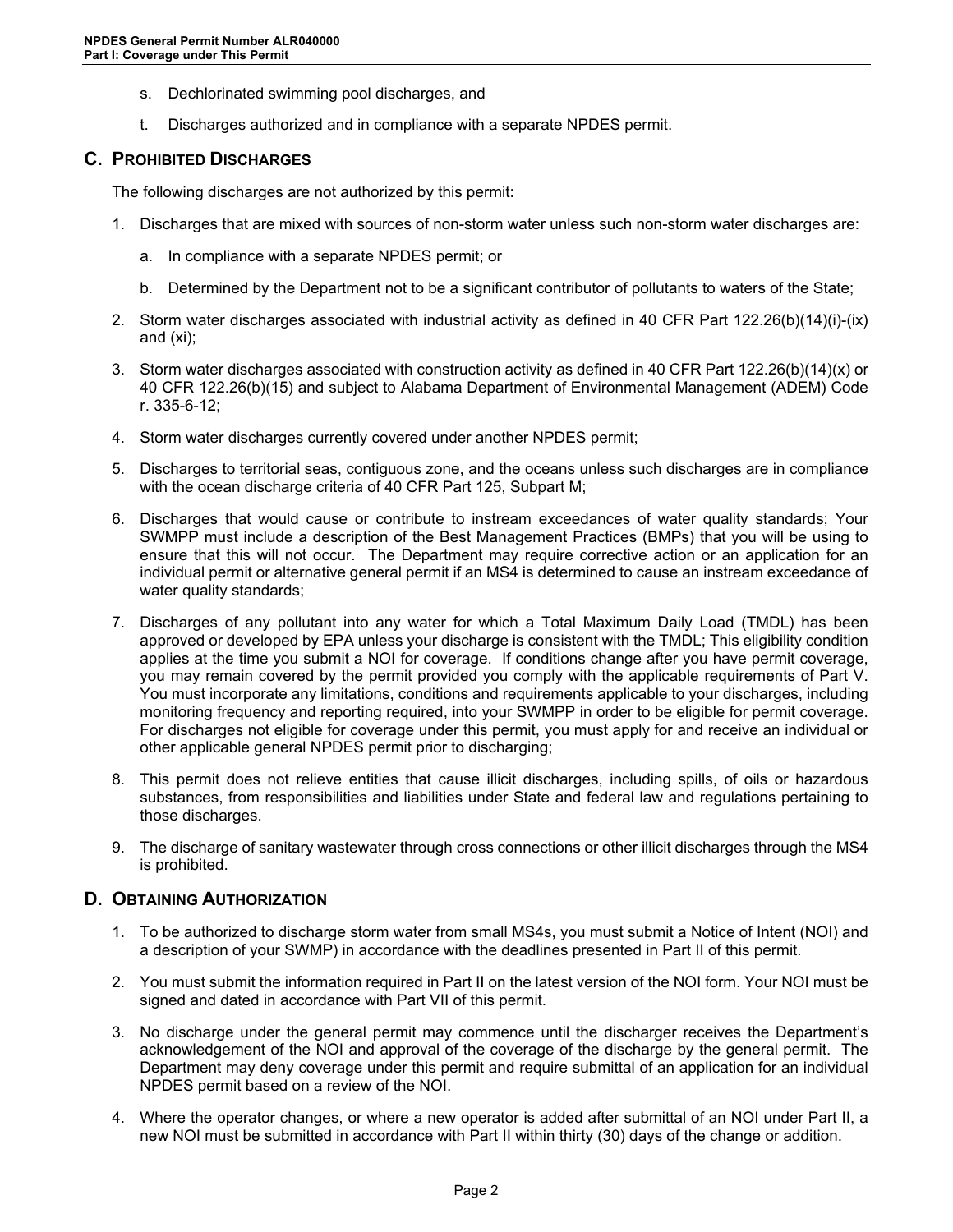5. For areas extended within your MS4 by the latest census or annexed into your MS4 area after you received coverage under this general permit, the first annual report submitted after the annexation must include the updates to your SWMP, as appropriate.

### <span id="page-6-0"></span>**E. IMPLEMENTATION**

- 1. This permit requires implementation of the MS4 program under the State and federal NPDES Regulations. MS4s shall modify their programs if and when water quality considerations warrant greater attention or prescriptiveness in specific components of the municipal program.
- 2. If a small MS4 operator implements the minimum control measures in 40 CFR 122.34(b) and the discharges are determined to cause or contribute to non-attainment of an applicable water quality standard as evidenced by the State of Alabama's 303(d) list or an EPA-approved or developed TMDL, the operator must tailor its BMPs within the scope of the six minimum control measures to address the pollutants of concern and implement permit requirements outlined in Part IV.D. and Part V of this permit.
- 3. Existing MS4s, unless otherwise stated within this permit, shall implement each of the minimum control measures outlined in Part III.B. of this permit immediately upon the effective date of coverage. Newly designated MS4s, unless otherwise stated in this permit, shall implement the minimum control measures outlined in Part III.B. of this permit within 365 days of the effective date of coverage. However, for newly designated MS4s, where new or revised ordinances are required to implement any of the minimum control measures, such ordinances shall be enacted within 730 days from the effective date of coverage.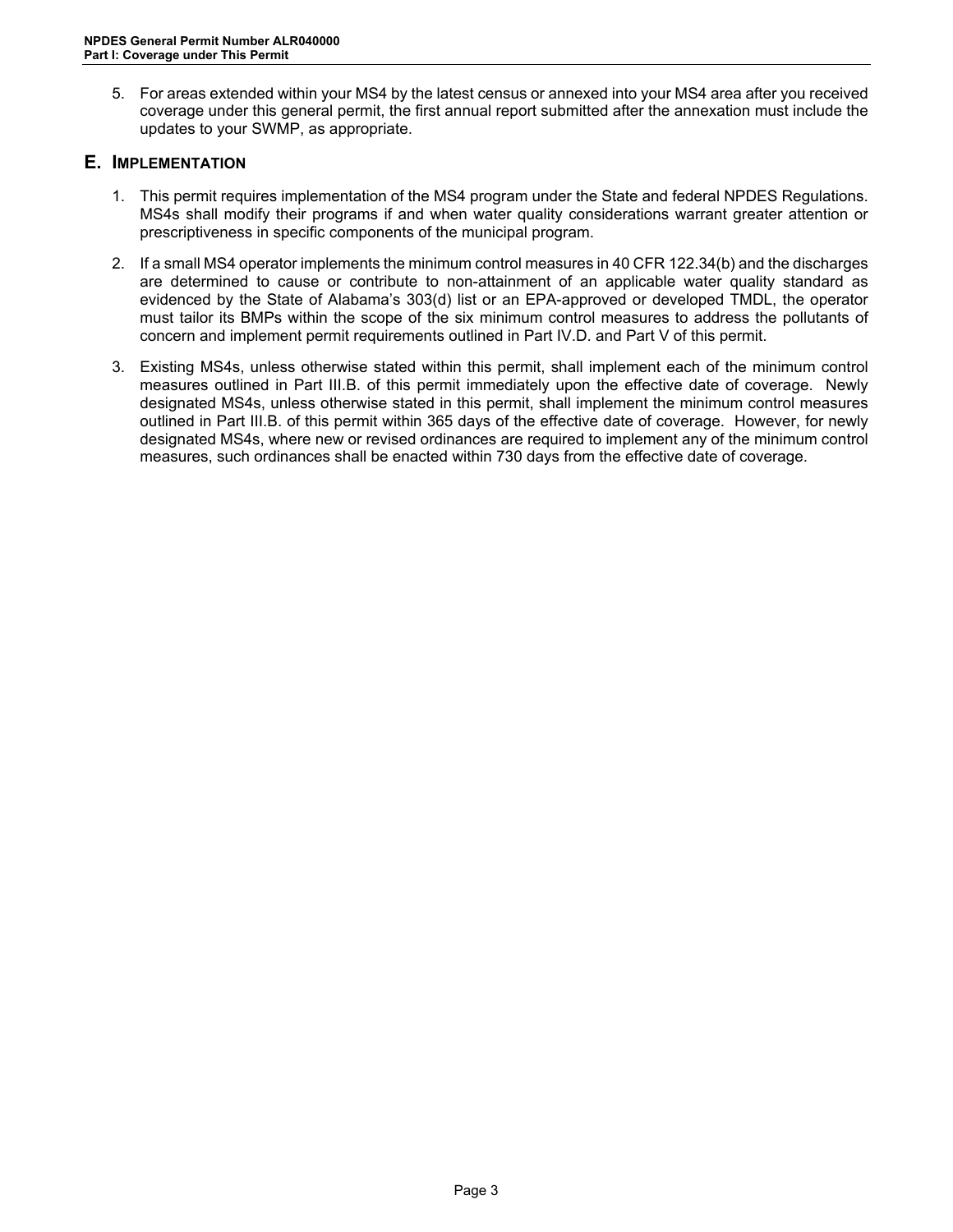# <span id="page-7-0"></span>**PART II: NOTICE OF INTENT (NOI) REQUIREMENTS**

### <span id="page-7-1"></span>**A. DEADLINES OF APPLICATIONS**

- 1. If you are automatically designated under 40 CFR Part 122.32(a)(1) or designated by the Department, then to request recoverage, you are required to submit an NOI or an application for an individual permit and a description of your SWMP at least 90 days before the expiration of this permit.
- 2. If you are designated by the Department after the date of permit issuance, then you are required to submit an NOI or an application for an individual permit and a description of your SWMP within 180 days upon notification. Within six months of initial issuance, the operator of the regulated small MS4 shall submit a SWMPP to the Department for review. A SWMPP shall be submitted electronically as described in Part II.D of this permit.
- 3. You are not prohibited from submitting an NOI after the dates provided in Part II.A.1-2. If a NOI is submitted after the dates provided in Part II.A.1-2., your authorization is only for discharges that occur after permit coverage is granted. The Department reserves the right to take appropriate enforcement actions for any unpermitted discharges.
- 4. Within six months of the date of re-issuance of coverage under this permit, all operators of regulated small MS4s shall submit a revised SWMPP to the Department for review.

### <span id="page-7-2"></span>**B. CONTINUATION OF THE EXPIRED GENERAL PERMIT**

If this permit is not reissued or replaced prior to the expiration date, it will be administratively continued in accordance with the ADEM Code r. 335-6-6 and remain in force and effect if the Permittee re-applies for coverage as required under Part II of this permit. Any Permittee who was granted permit coverage prior to the expiration date will automatically remain covered by the continued permit until the earlier of:

- 1. Reissuance or replacement of this permit, at which time you must comply with the Notice of Intent conditions of the new permit to maintain authorization to discharge; or
- 2. Issuance of an individual permit for your discharges; or
- 3. A formal permit decision by the Department not to reissue this general permit, at which time you must seek coverage under an alternative general permit or an individual permit.

# <span id="page-7-3"></span>**C. CONTENTS OF THE NOTICE OF INTENT (NOI)**

The Notice of Intent must be signed in accordance with Part VII.G of this permit and must include the following information:

- 1. The correct fee pursuant to ADEM Admin. Code R.335-1, Fee Schedule D.
- 2. Information on the Permittee:
	- a. The name of the regulated entity, specifying the contact person and responsible official, mailing address, telephone number and email address; and
	- b. An indication of whether you are a federal, State, county, municipal or other public entity.
- 3. Information on the MS4:
	- a. The name of your organization, county, city, or town and the latitude/longitude of the center or the MS4 location;
	- b. The name of the major receiving water(s) and an indication of whether any of your receiving waters are included on the latest 303(d) list, included in an EPA-approved and/or EPA developed TMDL or otherwise designated by the Department as being impaired. If you have discharges to 303(d) or TMDL waters, a certification that your SWMPP complies with the requirements of Part V;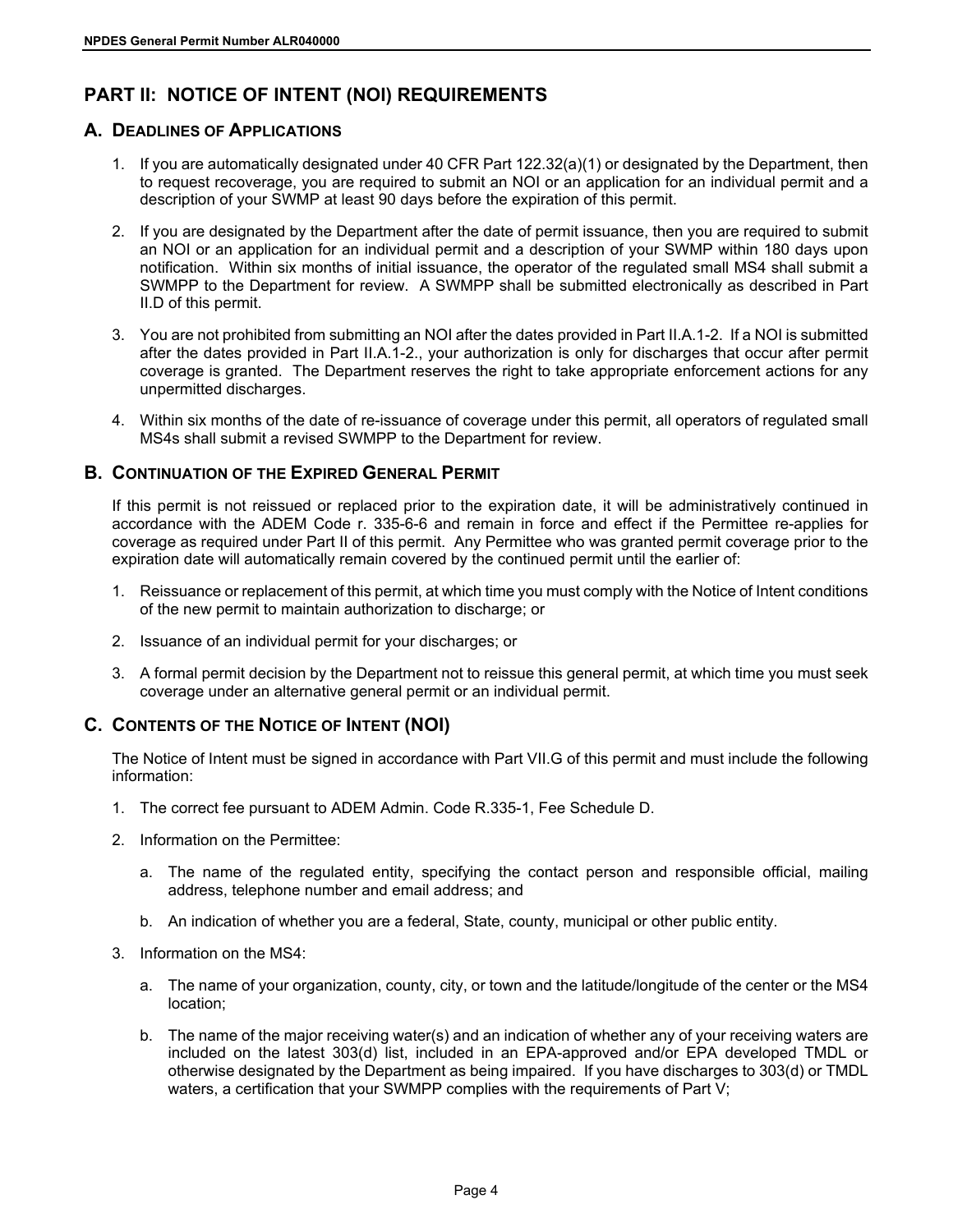- c. If you are relying on another governmental entity, regulated under the storm water regulations (40 CFR Part 122.26 & 122.32) to satisfy one or more of your permit obligations (see Part III), the identity of that entity(ies) and the elements(s) they will be implementing. The Permittee remains responsible for compliance if the other entity fails to fully perform the permit obligation, and may be subject to enforcement action if neither the Permittee nor the other entity fully performs the permit obligation; and
- d. Must include if you are relying on the Department for enforcement of erosion and sediment controls on qualifying construction sites in accordance with Part III.B.3.b.
- 4. Include a brief summary of the BMPs for the minimum control measures in Part III of this permit (i.e. a brief summary of the MS4's SWMPP), a timeframe for implementing new or additional BMPs, and the person or persons responsible for implementing or coordinating your SWMPP.

# <span id="page-8-0"></span>**D. WHERE TO SUBMIT MS4 DOCUMENTS**

The Permittee must complete and submit its NOI or individual application electronically, and a description of your SWMP as allowed under Part II.A., signed in accordance with the signatory requirements of Section VII of this permit, to the Department via the Alabama Environmental Permitting and Compliance System (AEPACS) unless the Permittee submits in writing valid justification as to why the electronic submittal cannot be utilized and the Department approves in writing the utilization of hard copy submittals. The AEPACS can be accessed at the following link: [https://adem.alabama.gov/AEPACS.](https://adem.alabama.gov/AEPACS) Permit requests for initial issuance and modifications of the existing permit shall all be submitted through the AEPACS.

Requests as to why AEPACS cannot be utilized shall be addressed to:

**Alabama Department of Environmental Management Water Division Storm Water Management Branch Post Office Box 301463 Montgomery, Alabama 36130-1463**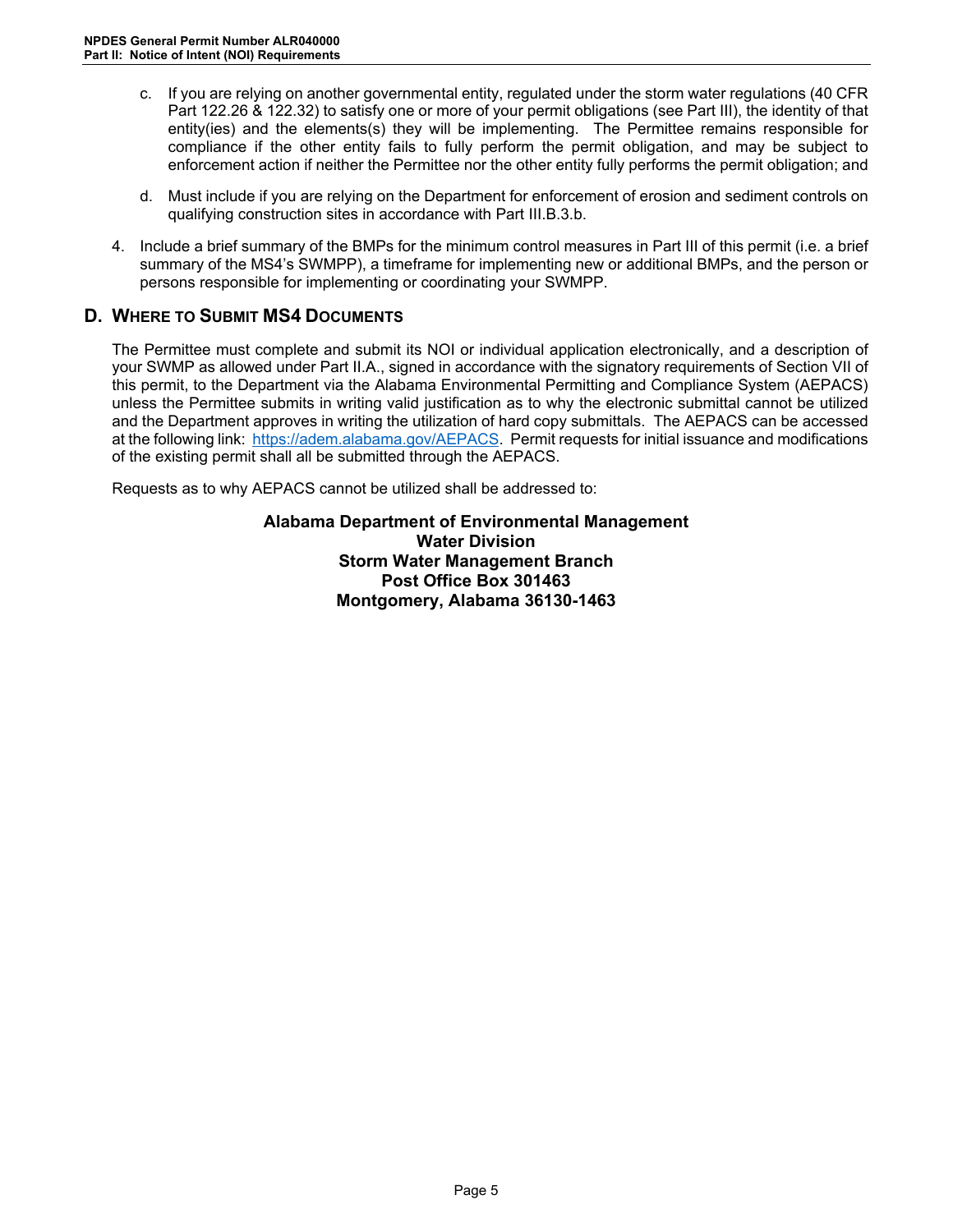# <span id="page-9-0"></span>**PART III: STORM WATER POLLUTION PREVENTION AND MANAGEMENT PROGRAM**

# <span id="page-9-1"></span>**A. STORM WATER MANAGEMENT PROGRAM (SWMP)**

- 1. The Permittee is required to develop, revise, implement, maintain and enforce a SWMP which shall include controls necessary to reduce the discharge of pollutants from its MS4 consistent with Section 402(p)(3)(B) of the Clean Water Act and 40 CFR Parts 122.30-122.37. These requirements shall be met by the development and implementation of a SWMPP which addresses the BMPs, control techniques and systems, design and engineering methods, public participation and education, monitoring, and other appropriate provisions designed to reduce the discharge of pollutants from the MS4 to the maximum extent practicable (MEP).
- 2. The Permittee shall provide and maintain adequate finance, staff, equipment, and support capabilities necessary to implement the SWMPP and comply with the requirements of this permit.
- 3. The SWMPP must address the minimum storm water control measures referenced in Part III.B. to include the following:
	- a. A map of the Permittee's MS4 urbanized areas;
	- b. The BMPs that will be implemented for each control measure. Low impact development/green infrastructure shall be considered and actively encouraged where feasible. Information on LID/Green Infrastructure is available on the following websites: <http://www.adem.alabama.gov/programs/water/waterforms/LIDHandbook.pdf>and <https://epa.gov/nps/urban-runoff-low-impact-development>;
	- c. The measureable goals for each of the minimum controls outlined in Part III.B.;
	- d. The proposed schedule—including interim milestones, as appropriate, inspections, and the frequency of actions needed to fully implement each minimum control; and
	- e. The person and/or persons responsible for implementing or coordination the BMPs for each separate minimum control measure.
- 4. Unless otherwise specified in this permit, the Permittee shall be in compliance with the conditions of this permit by the effective date of coverage.

### <span id="page-9-2"></span>**B. MINIMUM STORM WATER CONTROL MEASURES**

### <span id="page-9-3"></span>**1. Public Education and Public Involvement on Storm Water Impacts**

- a. The Permittee must develop and implement a public education and outreach program to inform the public about the impacts of storm water discharges on water bodies and the steps that the public can take to reduce pollutants in storm water runoff to the MEP. The Permittee shall continuously implement this program in the areas served by the MS4. The Permittee shall also comply, at a minimum, with applicable State and local public notice requirements when implementing a public involvement/participation program. Each year, the Permittee shall implement a minimum of four BMPs, with two BMP emphasizing public education and two BMP emphasizing public involvement.
- b. The Permittee shall include within the SWMPP the following information:
	- i. Annually, seek and consider public input in the development, revision, and implementation of the SWMPP, that may include, but is not limited to publishing in local newspaper, posting on the Permittee's website, etc.;
	- ii. Address in its public education program, the targeted pollutant sources to include, at a minimum the land development community (i.e., construction contractors/developers);
	- iii. Specifically address the reduction of litter, floatables and debris from entering the MS4, that may include, but is not limited to: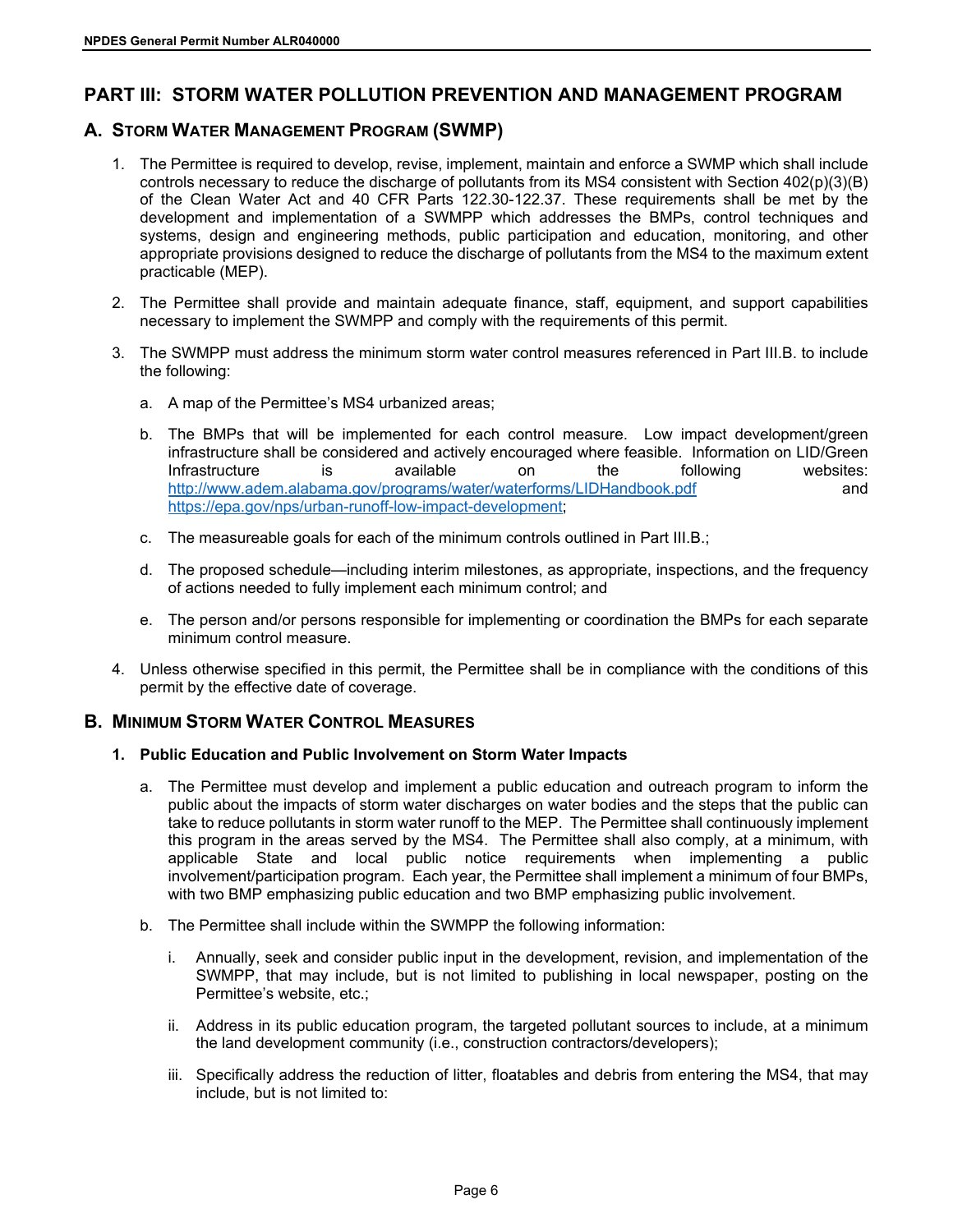- (1) Establishing a program to support volunteer groups for labeling storm drain inlets and catch basins with "no dumping" message; post and
- (2) Posting signs referencing local codes that prohibit littering and illegal dumping at selected designated public access points to open channels, creeks, and other relevant waterbodies;
- iv. Inform and involve individuals and households about the steps they can take to reduce storm water pollution;
- v. Plans to inform and involve individuals and groups on how to participate in the storm water program (with activities that may include, but not limited to, local stream and lake restoration activities, storm water stenciling, advisory councils, watershed associations, committees, participation on rate structures, stewardship programs and environmental related activities, outreach on LID/GI). The target audiences and subject areas for the education program that are likely to have significant storm water impacts should include, but is not limited to, the following:
	- (1) General Public
		- (a) General impacts litter has on water bodies, how trash is delivered to streams via the MS4 and ways to reduce the litter;
		- (b) General impacts of storm water flows into surface water from impervious surface; and
		- (c) Source control BMPs in areas of pet waste, vehicle maintenance, landscaping and rain water reuse.
	- (2) General Public, Businesses, Including Home-Based and Mobile Businesses
		- (a) BMPs for use and storage of automotive chemicals, hazardous cleaning supplies, carwash soaps and other hazardous materials; and
		- (b) Impacts of illicit discharges and how to report them.
	- (3) Homeowners, Landscapers, and Property Managers
		- (a) Yard care techniques that protect water quality;
		- (b) BMPs for use and storage of pesticides and fertilizers;
		- (c) BMPs for carpet cleaning and auto repair and maintenance;
		- (d) Runoff reduction techniques, which may include but not limited to site design, pervious paving, retention of forests, mature trees, and maintenance required for LID/GI; and
		- (e) Storm water pond maintenance.
	- (4) Engineers, Contractors, Developers, Review Staff and Land Use Planners
		- (a) Technical standards for construction site sediment and erosion control;
		- (b) Storm water treatment and flow control BMPs;
		- (c) Impacts of increased storm water flows into receiving water bodies; and
		- (d) Run-off reduction techniques and low impact development (LID)/green infrastructure (GI) practices that may include, but not limited to, site design, pervious pavement, alternative parking lot design, retention of forests and mature trees to assist in storm water treatment and flow control BMPS, and maintenance required for LID/GI.
- vi. Evaluate the effectiveness of the public education and public involvement program. If the Permittee determines any portion of the program (including BMPs) to be ineffective, then the Permittee shall update the SWMPP to address the ineffectiveness.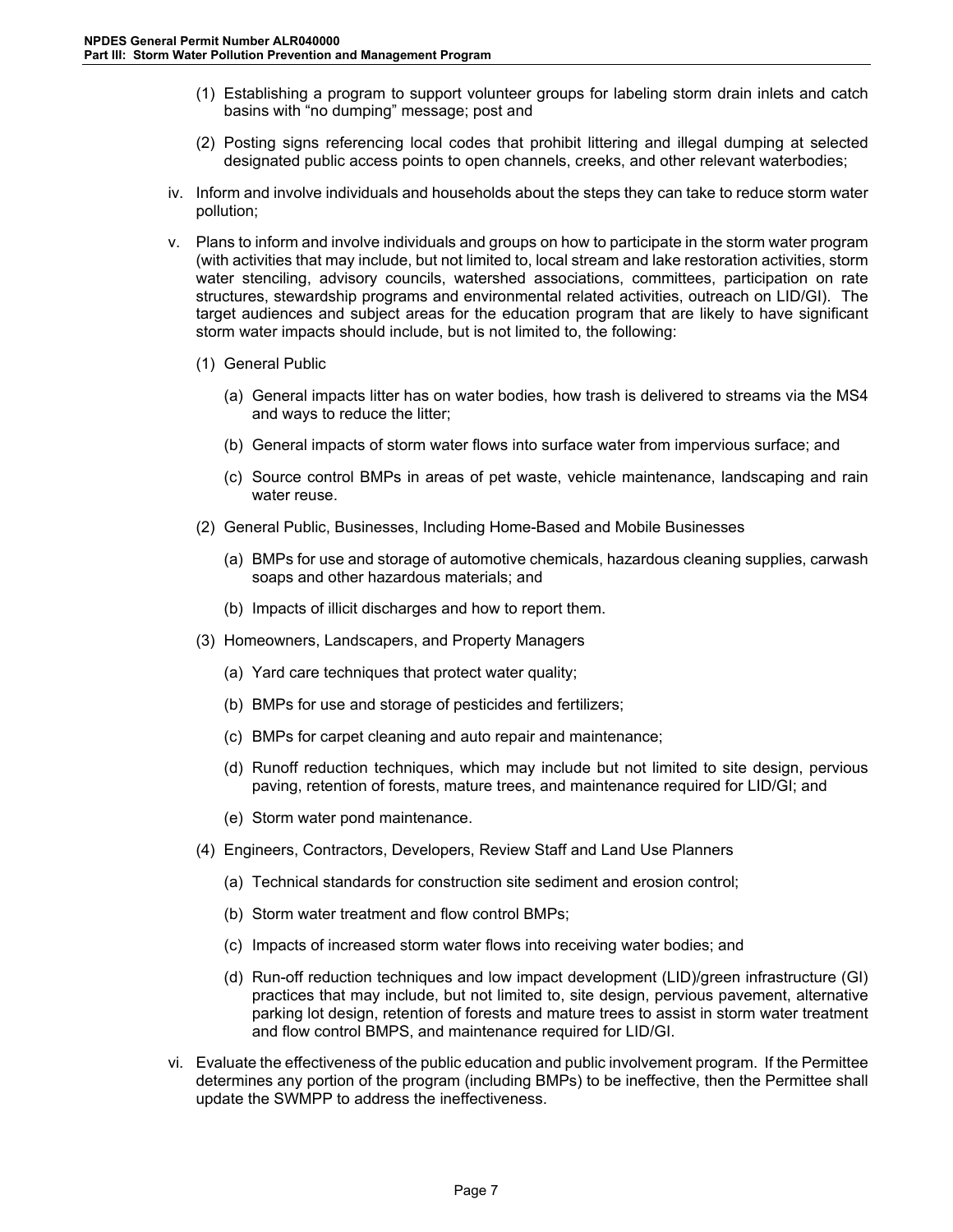- c. The Permittee shall report each year in the annual report the following information:
	- i. A description of the method used to seek and consider input from the public in the development, revision, and implementation of the SWMPP;
	- ii. A description of the activities used to involve groups and/or individuals in the development, revision, and implementation of the SWMPP;
	- iii. A description of the targeted pollutant sources the public education and public involvement program addressed;
	- iv. A description of the individuals and groups targeted and how many groups and/or individuals participated in the programs;
	- v. A description of the activities used to address the reduction of litter, floatables and debris from entering the MS4 as required in Part III.B.1.b.iii.;
	- vi. A description of the communication mechanism(s) or advertisement(s) used to inform individuals, households, public and/or groups as well as the quantity that were distributed (i.e. number of printed brochures, copies of newspapers, workshops, public service announcements, etc.); and
	- vii. Results of the evaluation of the public education and public involvement program as required in Part III.B.1.b.vi.
- d. The Permittee shall make their SWMPP and their annual reports required under this permit available to the public when requested. The current SWMPP and the latest annual report should be posted on the Permittee's website, if available, and within 30 days of submittal of the SWMPP to the Department.

### <span id="page-11-0"></span>**2. Illicit Discharge Detection and Elimination (IDDE) Program**

- a. The Permittee shall implement an ongoing program to detect and eliminate illicit discharges into the MS4, to the maximum extent practicable. The program shall include, at a minimum, the following:
	- i. An initial map shall be provided in the SWMPP with updates, if any, provided each year in the annual report. The map shall include, at a minimum:
		- (1) The latitude/longitude of all known outfalls;
		- (2) The names of all waters of the State that receive discharges from these outfalls; and,
		- (3) Structural BMPs owned, operated, or maintained by the Permittee, if applicable.
	- ii. To the extent allowable under State law, an ordinance or other regulatory mechanism that effectively prohibits non-storm water discharges to the MS4. The ordinance or other regulatory mechanism shall be reviewed annually and updated as necessary and shall:
		- (1) Include escalating enforcement procedures and actions; and
		- (2) Require the removal of illicit discharges and the immediate cessation of improper disposal practices upon identification of responsible parties. Where the removal of illicit discharge within ten (10) working days is not possible, the ordinance shall require an expeditious schedule for removal of the discharge. In the interim, the ordinance shall require the operator of the illicit discharge to take all reasonable and prudent measures to minimize the discharge of pollutants to the MS4.
	- iii. A dry weather screening program designed to detect and address non-storm water discharges to the MS4. This program must address, at a minimum, dry weather screening of fifteen percent (15%) of the outfalls once per year with all (100 percent) screened at least once per five years. Priority areas, as described by the Permittee in the SWMPP, will be dry weather screened on a more frequent schedule as outlined in the SWMPP. If any indication of a suspected illicit discharge, from an unidentified source, is observed during the dry weather screening, then the Permittee shall follow the screening protocol as outlined in the SWMPP.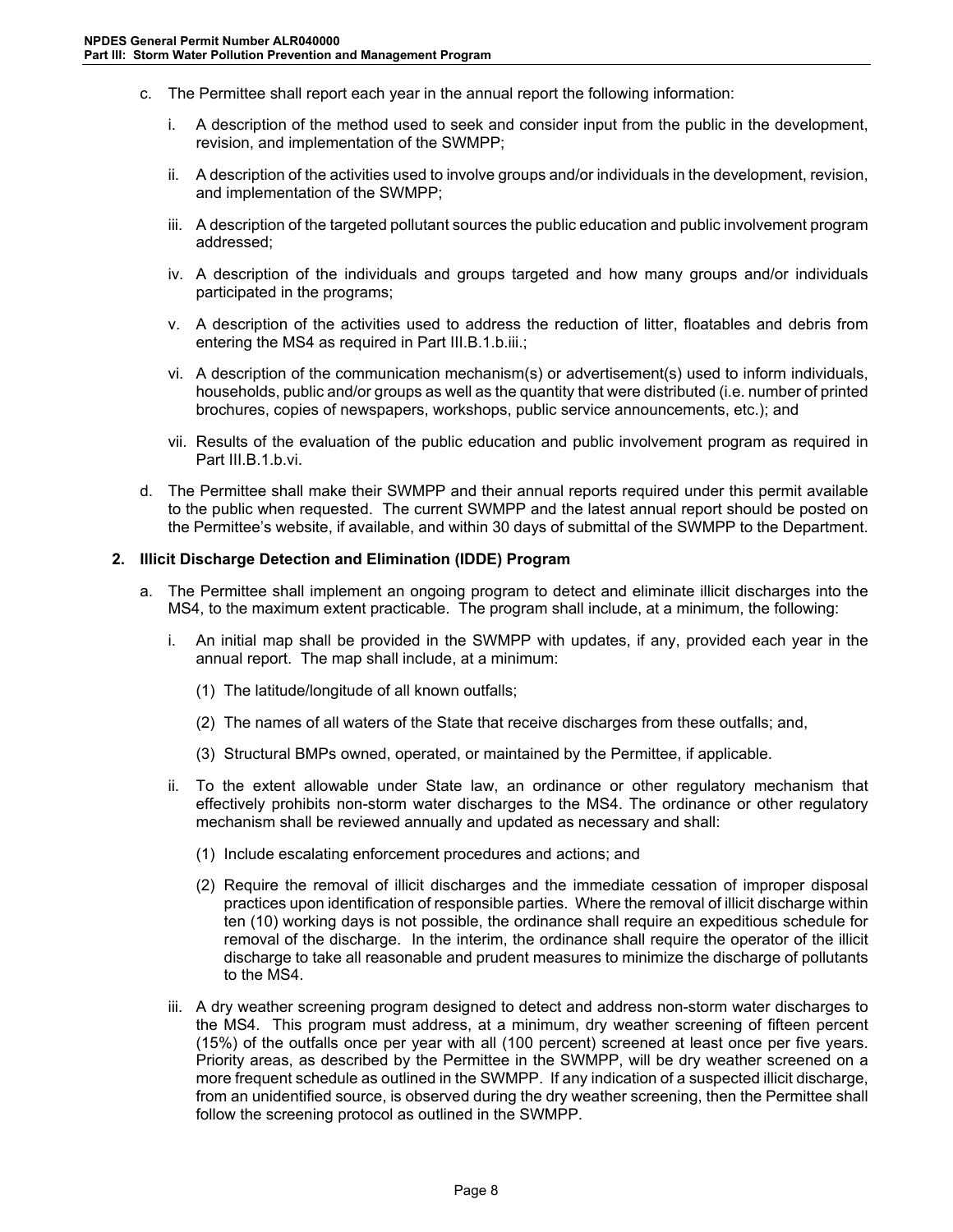- iv. Procedures for tracing the source of a suspect illicit discharge as outlined in the SWMPP. At a minimum, these procedures will be followed to investigate portions of the MS4 that, based on the results of the field screening or other appropriate information, indicate a reasonable potential of containing illicit discharges or other sources of non-storm water.
- v. Procedures for eliminating an illicit discharge as outlined in the SWMPP;
- vi. Procedures to notify ADEM of a suspect illicit discharge entering the Permittee's MS4 from an adjacent MS4 as outlined in the SWMPP;
- vii. A mechanism for the public to report illicit discharges discovered within the Permittee's MS4 and procedures for appropriate investigation of such reports;
- viii. A training program for appropriate personnel to be trained on identification, reporting, and corrective action of illicit discharges, at a minimum of at least once per five years;
- ix. Address the following categories of non-storm discharges or flows (i.e., illicit discharges) only if the Permittee or the Department identifies them as significant contributors of pollutants to your small MS4: water line flushing, landscape irrigation, diverted stream flows, rising ground waters, uncontaminated ground water infiltration (infiltration is defined as water other than wastewater that enters a sewer system, including foundation drains, from the ground through such means as defective pipes, pipe joints, connections, or manholes. Infiltration does not include, and is distinguished from, inflow), uncontaminated pumped ground water, discharges from potable water sources, foundation drains, air conditioning condensation, irrigation water, springs, water from crawl space pumps, footing drains, lawn watering run-off, individual residential car washing, flows from riparian habitats and wetlands, discharge or flows from firefighting activities (to include fire hydrant flushing); dechlorinated swimming pool discharges, and residual street wash water, discharge authorized by and in compliance with a separate NPDES permit; and
- x. The Permittee may also develop a list of other similar occasional incidental non- storm water discharges (e.g. non-commercial or charity car washes, etc.) that will not be addressed as illicit discharges. These non- storm water discharges must not be reasonably expected (based on information available to the Permittees) to be significant sources of pollutants to the municipal separate storm sewer system, because of either the nature of the discharges or conditions you have established for allowing these discharges to your MS4 (e.g., a charity car wash with appropriate controls on frequency, proximity to impaired waterbodies, BMPs on the wash water, etc.). You must document in your SWMPP any local controls or conditions placed on the discharges. The Permittee must include a provision prohibiting any individual non- storm water discharge that is determined to be contributing significant amounts of pollutants to your MS4.
- b. The Permittee shall report each year in the annual report the following information:
	- i. List of outfalls observed in the annual reporting year to demonstrate that 100% of outfalls are screened at least once per five years during the dry weather screening;
	- ii. Updated MS4 map(s) as required by Part III.B.2.a.i. unless there are no changes to the map that was previously submitted. When there are no changes to the map, the annual report must state this;
	- iii. Copies of, or a link to, the IDDE ordinance or other regulatory mechanism as required by Part III.B.2.a.ii. When there are no changes to the ordinance or other regulatory mechanism, the annual report should state this;
	- iv. Date(s) of training conducted for appropriate personnel; and
	- v. The number of illicit discharges investigated, the screening results, and the summary of corrective actions taken to include dates and timeframe of response.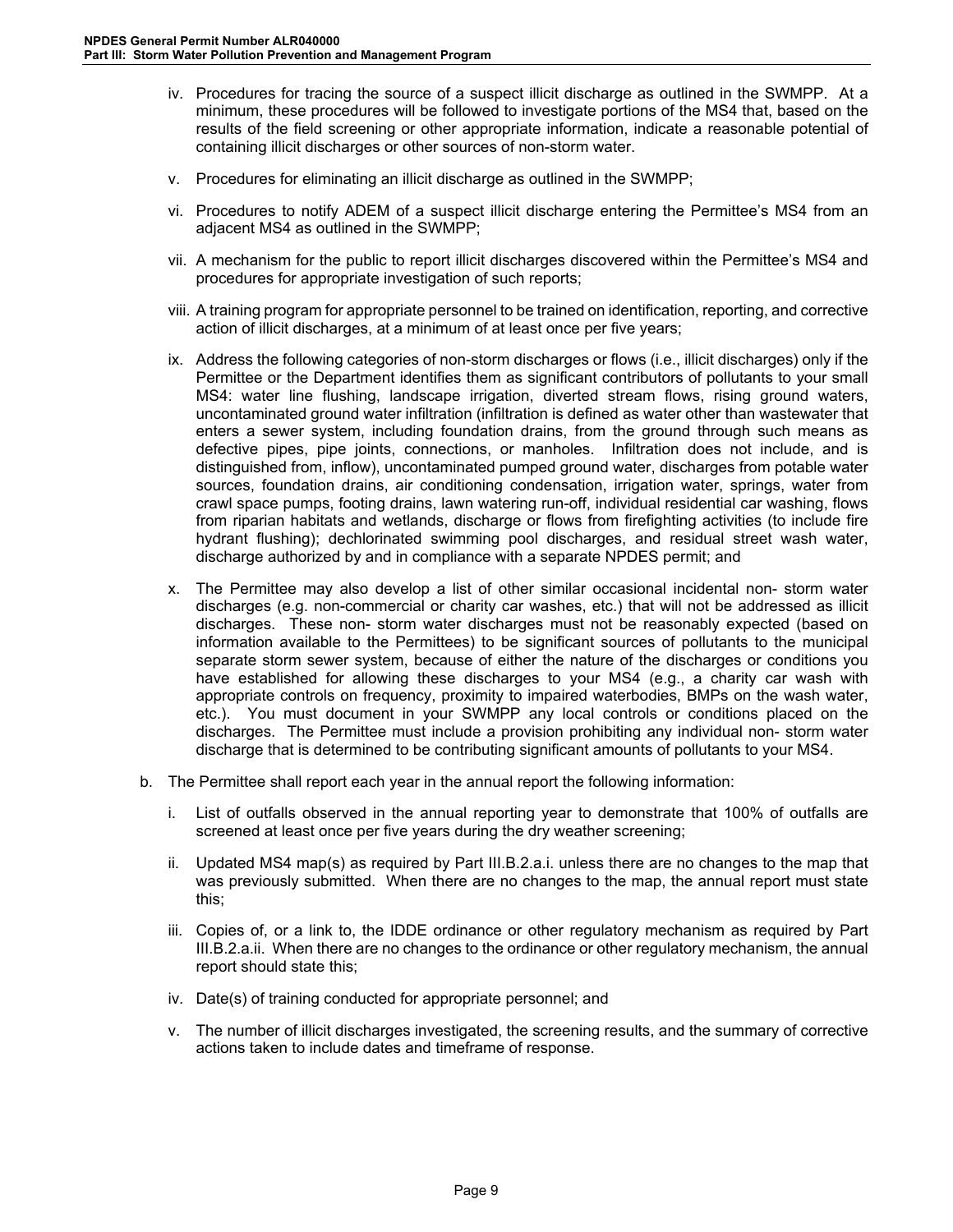### <span id="page-13-0"></span>**3. Construction Site Storm Water Runoff Control**

- a. The Permittee must develop/revise, implement and enforce an ongoing program to reduce, to the maximum extent practicable, the pollutants in any storm water runoff to the MS4 from qualifying construction sites. The program shall include the following at a minimum:
	- i. Specific procedures for construction site plan (including erosion prevention and sediment controls) review and approval: The MS4 procedures must include an evaluation of plan completeness and overall BMP effectiveness;
	- ii. To the extent allowable under State law, an ordinance or other regulatory mechanism to require erosion and sediment controls, sanctions to ensure compliance, and to provide all other authorities needed to implement the requirements of Part III.B.3 of this permit. The ordinance or other regulatory mechanism shall be reviewed annually and updated as necessary;
	- iii. A training program for MS4 site inspection staff in the identification of appropriate construction BMPs (example: QCI training in accordance with ADEM Admin Code. R. 335-6-12 or the Alabama Construction Site General Permit). Applicable MS4 site inspection staff shall be trained at least once per year;
	- iv. Within 365 days of the effective date of the permit, develop and implement a construction site inspection form to include at least the items listed in Parts III.B.3.d.i.
	- v. Within 365 days of the effective date of the permit, maintain an inventory of qualifying construction sites containing relevant contact information for each construction site (i.e., tracking number and construction site contact name, address, phone number, etc.), the size of the construction site, whether the construction site has submitted for permit coverage under ADEM's Construction General Permit ALR100000, and the date the MS4 Permittee approved the site construction plan. The MS4 Permittee must make the inventory available upon the Department's request.
	- vi. Procedures for the inspection of qualifying construction sites to verify the use of appropriate erosion and sediment control practices that are consistent with the Alabama Handbook for Erosion Control, Sediment Control, and Stormwater Management on Construction Sites and Urban Areas published by the Alabama Soil and Water Conservation Committee (hereinafter the "Alabama Handbook"). The frequency and prioritization of inspection activities shall be documented in the SWMPP. Inspection of construction sites to verify use and proper maintenance of appropriate BMPs shall be performed in accordance with the frequency specified in the table below:

| <b>Site</b>                                                                                                      | <b>Inspection Frequency</b>                                 |  |
|------------------------------------------------------------------------------------------------------------------|-------------------------------------------------------------|--|
| Priority Construction Sites (defined in Part VII.W.)                                                             | At a minimum, inspections must occur<br>monthly.            |  |
| Other sites determined by the Permittee or Permitting<br>Authority to be a significant threat to water quality.* |                                                             |  |
| All qualifying construction sites not meeting the<br>criteria specified above.                                   | At a minimum, inspections must occur<br>every three months. |  |

\*In evaluating the threat to water quality, the following factors must be considered, if applicable:

- Soil erosion potential;
- Site slope;
- Project size and type;
- Sensitivity of receiving waterbodies including 303d or TMDL status;
- Proximity to receiving waterbodies;
- Non-storm water discharges;
- Past record of non-compliance by the operators of the construction site; and
- Other factors deemed relevant to the MS4.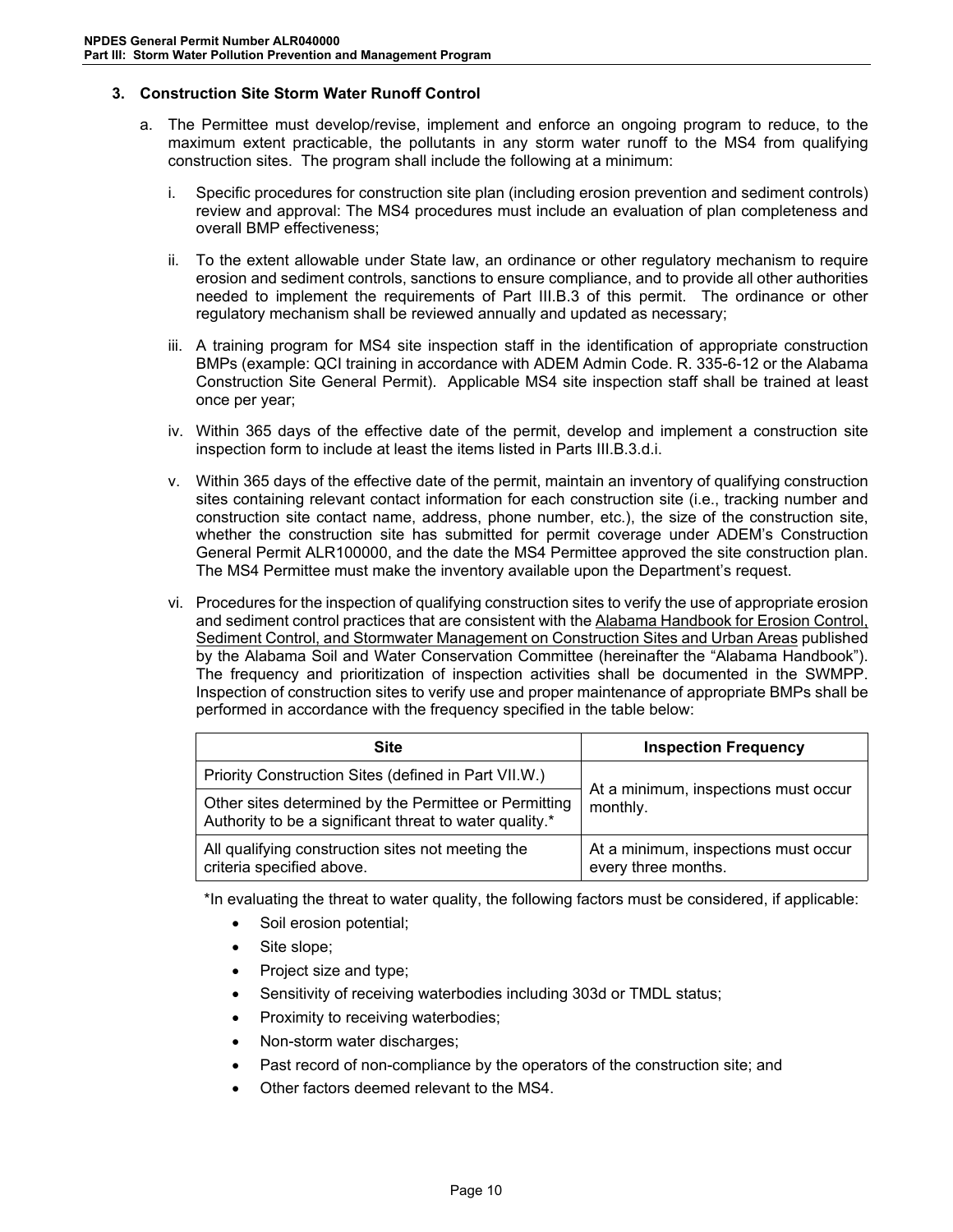- vii. For sites determined to have ineffective BMPs, a follow-up inspection shall be conducted and appropriately documented as outlined in Part III.B.3.d.i.
- viii. Procedures, as outlined in the SWMPP, to notify ADEM of construction sites that do not have a NPDES permit or ineffective BMPs that are discovered during the periodic inspections. The notification must provide, at a minimum, the specific location of the construction project, the name and contact information from the owner or operator, and a summary of the site deficiencies; and
- ix. A mechanism for the public to report complaints regarding discharges from qualifying construction sites.
- b. ADEM implements a State-wide NPDES construction storm water regulatory program. As provided by 40 CFR Part 122.35(b), the Permittee may rely on ADEM for the setting of standards for appropriate erosion controls and sediment controls for qualifying construction sites and for enforcement of such controls, and must document this in its SWMPP. If the Permittee elects not to rely on ADEM's program, then the Permittee must include the following, at a minimum, in its SWMPP:
	- i. Requirements for construction site operators to implement appropriate erosion and sediment control BMPs consistent with the Alabama Handbook for Erosion Control, Sediment Control, And Stormwater Management on Construction Sites and Urban Areas published by the Alabama Soil and Water Conservation Committee (hereinafter the "Alabama Handbook");
	- ii. Requirements for construction site operators to control waste such as discarded building materials, concrete truck washout, chemicals, litter, and sanitary waste at the construction site that may cause adverse impacts to water quality;
	- iii. Development and implementation of an enforcement strategy that includes escalating enforcement remedies to respond to issues of non-compliance;
	- iv. An enforcement tracking system designed to record instances of non-compliance and the MS4's responding actions. The enforcement case documentation should include:
		- (1) Name of owner/operator
		- (2) Location of construction project or industrial facility
		- (3) Description of violations
		- (4) Required schedule for returning to compliance
		- (5) Description of enforcement response used, including escalated responses if repeat violation occur or violations are not resolved in a timely manner;
		- (6) Accompanying documentation of enforcement response (e.g., notices of noncompliance, notices of violation, etc.);
		- (7) Any referrals to different departments or agencies; and
		- (8) Date violation was resolved
	- v. The Permittee must keep records of all inspections (i.e. inspection reports) and employee training required by Part III.B.3.a.
- c. The Permittee shall include within the SWMPP the following information:
	- i. Procedures for site plan reviews as required by Part III.B.3.a.i;
	- ii. A copy or link of the ordinance or other regulatory mechanism required by Part III.B.3.a.ii.;
	- iii. Plans for the training of MS4 site inspection staff as required by Part III.B.3.a.iii; and
	- iv. A copy of the construction site inspection form meeting the requirements of Part III.B.3.a.iv.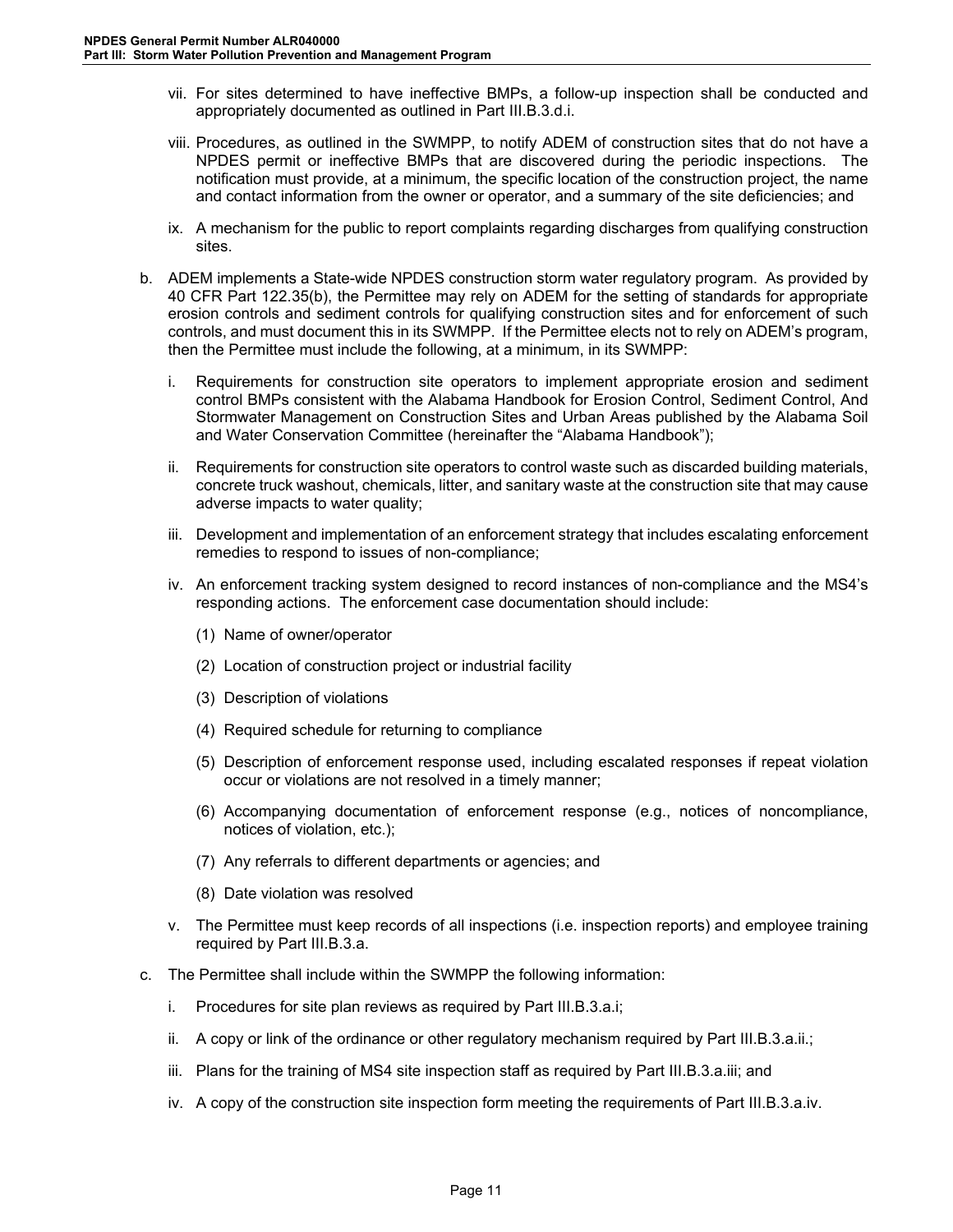- d. The Permittee shall maintain the following information and make it available upon request:
	- i. Documentation of all inspections conducted of qualifying construction sites as required by Part III.B.3.a.vi. The inspection documentation shall include, at a minimum, the following:
		- (1) Facility type;
		- (2) Inspection date;
		- (3) Name and signature of inspector;
		- (4) Location of construction project;
		- (5) Owner/operator information (name, address, phone number, email);
		- (6) Description of the storm water BMP condition that may include, but not limited to, the quality of vegetation and soils, inlet and outlet channels and structures, embankments, slopes and safety benches, spillways, weirs, and other control structures; and sediment and debris accumulation in storage and forebay areas as well as in and around inlet and outlet structures; and
		- (7) Photographic documentation of any issues and/or concerns.
	- ii. Documentation of referrals of noncompliant construction sites and/or enforcement actions taken at construction sites to include, at a minimum, the following:
		- (1) Name of owner/operator
		- (2) Location of construction project;
		- (3) Description of violation;
		- (4) Required schedule for returning to compliance;
		- (5) Description of enforcement response used, including escalated responses if repeat violations occur; and
		- (6) Accompanying documentation of enforcement responses (e.g. notices of non-compliance, notices of violations, etc.).
	- iii. Records of public complaints including:
		- (1) Date, time and description of the complaint;
		- (2) Location of subject construction sites; and
		- (3) Identification of any actions taken (e.g. inspections, enforcement, corrections). Identifying information must be sufficient to cross-reference inspection and enforcement records.
- e. The Permittee shall report each year in the annual report the following information:
	- i. A description of any completed or planned revisions to the ordinance or regulatory mechanism required by Part III.B.3.a.ii. and the most recent copy, or a link to the ordinance; and
	- ii. List of all active construction sites within the MS4 to include the following summary:
		- (1) Number of construction site inspections;
		- (2) Number of non-compliant construction site referrals and/or enforcement actions and description of violations;
		- (3) Number of construction site runoff complaints received; and
		- (4) Number of MS4 staff/inspectors trained. Include copies of certifications or attendance records for those MS4 staff/inspectors.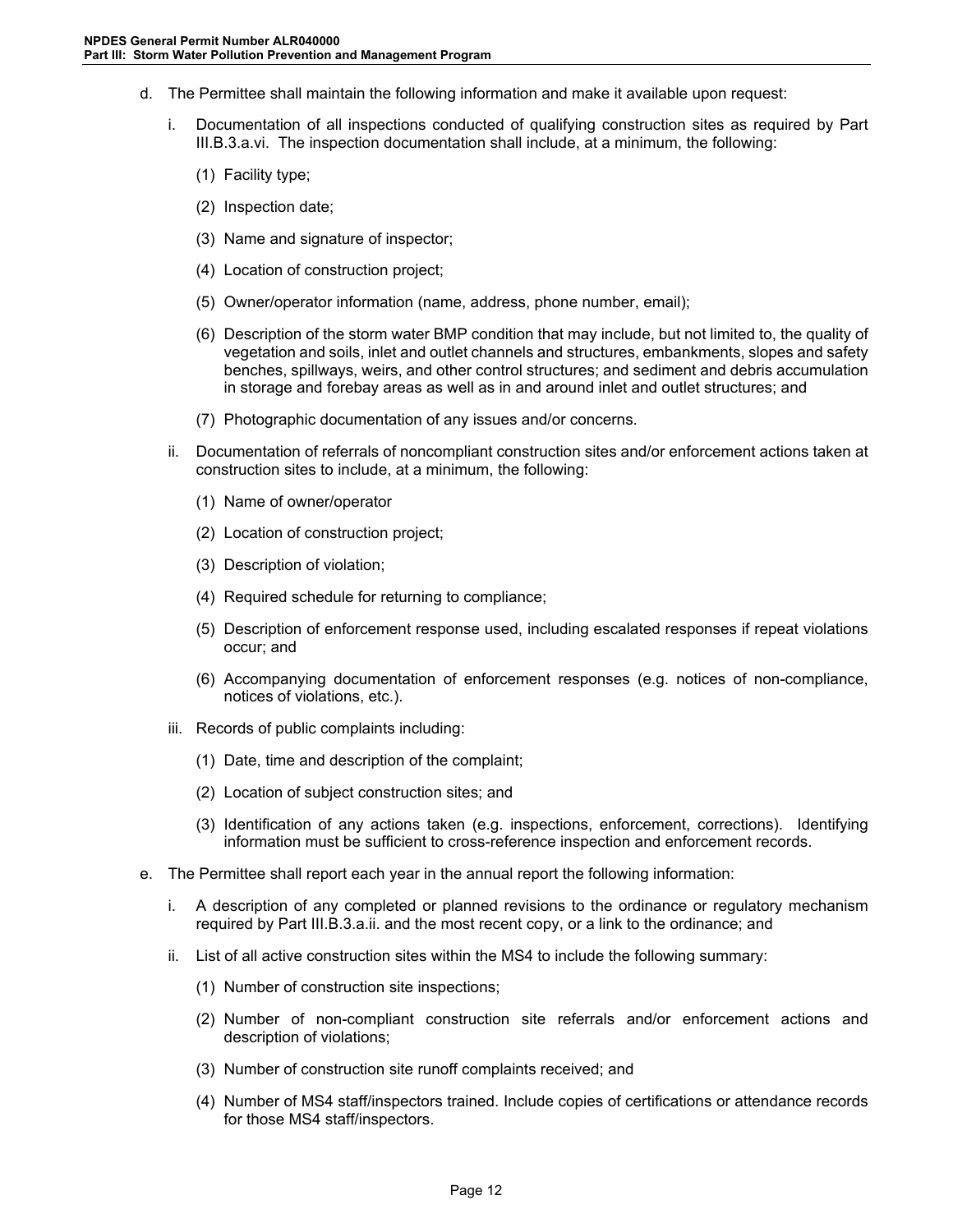### <span id="page-16-0"></span>**4. Post-Construction Storm Water Management in New Development and Redevelopment**

- a. Post-construction storm water management refers to the activities that take place after construction occurs, and includes structural and non-structural controls including low-impact development and green infrastructure practices to obtain permanent storm water management over the life of the property's use. These post construction controls should be considered during the initial site development planning phase.
	- i. The Permittee must develop/revise, implement, and enforce a program to address storm water runoff from qualifying new development and redevelopment projects, to the maximum extent practicable. This program shall ensure that controls are in place to prevent or minimize water quality impacts. Specifically, the Permittee shall:
		- (1) Develop/revise and outline in the SWMPP procedures for the site-plan review and approval process and a required re-approval process when changes to post-construction controls are required; and
		- (2) Develop/revise and outline in the SWMPP procedures for a post-construction process to demonstrate and document that post-construction storm water measures have been installed per design specifications, which includes enforceable procedures for bringing noncompliant projects into compliance.
	- ii. The Permittee must develop and implement strategies which may include a combination of structural and/or non-structural BMPs designed to ensure, to the maximum extent practicable, that the post construction runoff mimics pre-construction hydrology. A design rainfall event with an intensity up to that of a 2yr-24hr storm event shall be the basis for the design and implementation of post- construction BMPs.
	- iii. Encourage and educate landowners and developers to incorporate the use of low impact development (LID)/green infrastructure where feasible. Information on low impact development (LID)/green infrastructure is available on the following websites: http://www.adem.alabama.gov/programs/water/waterforms/LIDHandbook.pdf; http://epa.gov/nps/lid. The Permittee shall include a narrative description in the SWMPP as to the means that will be taken to implement the requirement to encourage landowners and developers to incorporate the use of low impact development (LID)/green infrastructure;
	- iv. To the extent allowable under State law, the Permittee must develop and institute the use of an ordinance or other regulatory mechanism to address post-construction runoff from qualifying new development and redevelopment projects. The ordinance or other regulatory mechanism shall be reviewed annually and updated as necessary;
	- v. The Permittee must require adequate long-term operation and maintenance of BMPs. One or more of the following as applicable:
		- (1) The developer's signed statement accepting responsibility for maintenance until the maintenance responsibility is legally transferred to another party; and/or
		- (2) Written conditions in the sales or lease agreement that require the recipient to assume responsibility for maintenance; and/or
		- (3) Written conditions in project conditions, covenants and restrictions for residential properties assigning maintenance responsibilities to a home owner's association, or other appropriate group, for maintenance of structural and treatment control management practices; and/or
		- (4) Any other legally enforceable agreement that assigns permanent responsibility for maintenance of structural or treatment control management practices.
- vi. The Permittee shall perform or require the performance of post-construction inspections, at a minimum of once per year, to confirm that post-construction BMP's are functioning as designed. The Permittee shall include an inspection schedule, to include inspection frequency, within the SWMPP. The Permittee shall document or require documentation of the post-construction inspection. Such documentation shall include, at a minimum: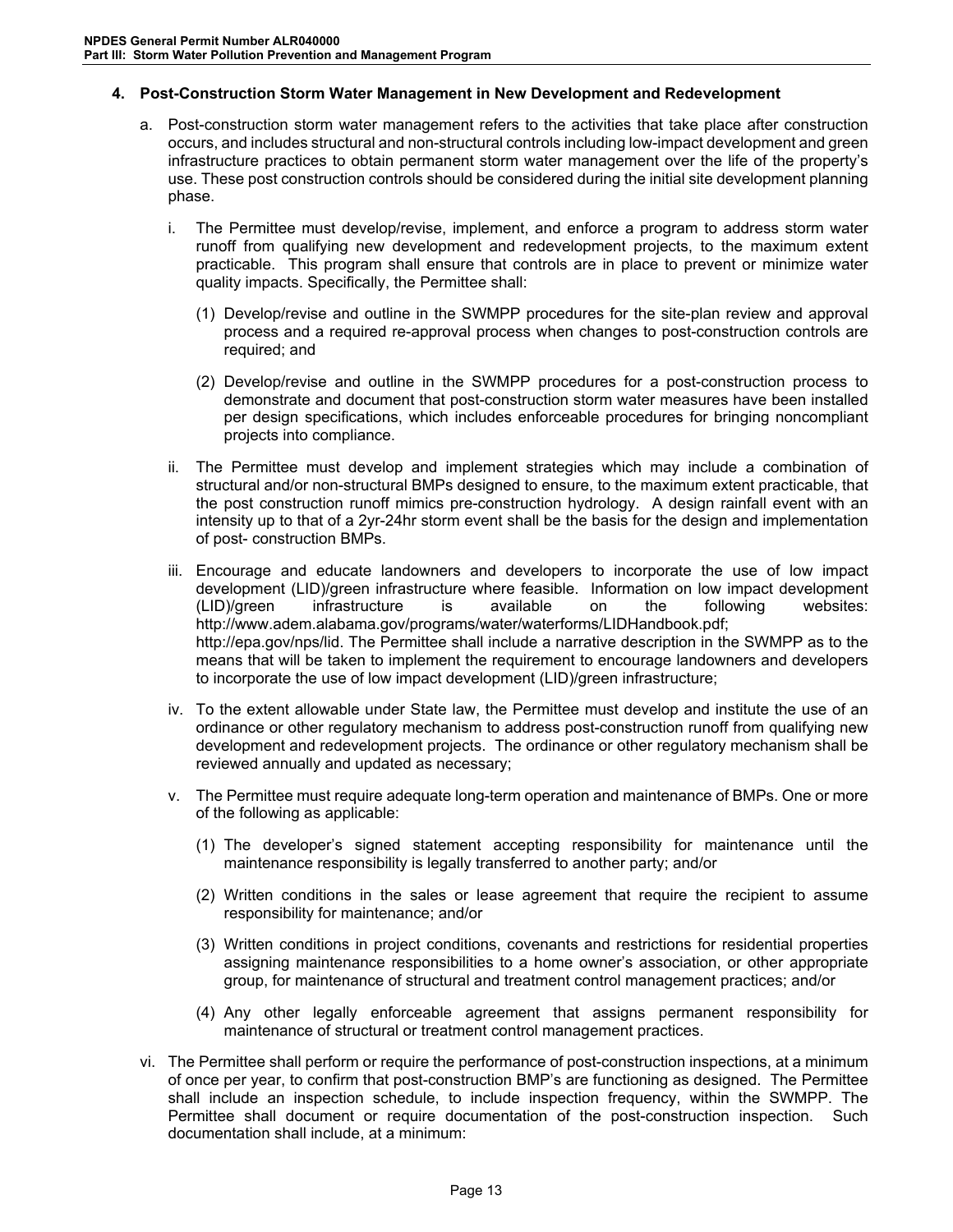- (1) Facility type
- (2) Inspection date
- (3) Name and signature of inspector
- (4) Site location
- (5) Owner information (name, address, phone number, fax, and email)
- (6) Description of the storm water BMP condition that may include the quality of: vegetation and soils, inlet and outlet channels and structures, embankments, slopes, and safety benches; spillways, weirs, and other control structures; and sediment and debris accumulation in storage and forebay areas as well as in and around inlet and outlet structures;
- (7) Photographic documentation of all critical storm water BMP components;
- (8) Specific maintenance items or violations that need to be corrected by the owner/operator of the storm water control or BMP; and
- (9) Maintenance agreements for long-term BMP operation and maintenance.
- vii. The Permittee shall maintain or require the developer/owner/operator to keep records of postconstruction inspections, maintenance activities and make them available to the Department upon request and require corrective actions to poorly functioning or inadequately maintained postconstruction BMP's.
- b. The Permittee shall report each year in the annual report the following information:
	- i. Copies of, or link to, the ordinance or other regulatory mechanism required by Part III.B.4.a.iv.;
	- ii. A list of the post-construction structural controls installed and inspected during the permit year. The list shall include which post-construction structural controls installed are considered low impact development (LID)/green infrastructure, if applicable;
	- iii. Updated inventory of post-construction structural controls including those owned by the Permittee;
	- iv. Number of inspections performed on post-construction structural controls; and,
	- v. Summary of enforcement actions, if applicable.

#### <span id="page-17-0"></span>**5. Pollution Prevention/Good Housekeeping for Municipal Operations**

- a. The Permittee shall develop, implement, and maintain a program that will prevent or reduce the discharge of pollutants in storm water run-off from municipal operations to the maximum extent practicable. The program elements shall include, at a minimum, the following:
	- i. An inventory (to include name and location) of all municipal facilities. Evaluate and determine which municipal facilities have the potential to discharge pollutants via storm water runoff;
	- ii. Strategies for the implementation of BMPs to reduce litter, floatables and debris from entering the MS4 and evaluate those BMPs annually to determine their effectiveness. If a BMP is determined to be ineffective or infeasible, then an alternate BMP must be implemented. The Permittee shall also develop a plan to remove litter, floatable and debris material from the MS4, including proper disposal of waste removed from the system;
	- iii. Standard Operating Procedures (SOPs) detailing good housekeeping practices to be employed at municipal facilities (that have the potential to discharge pollutants via stormwater runoff) and during municipal operations that may include, but not limited to, the following:
		- (1) Equipment washing;
		- (2) Street sweeping;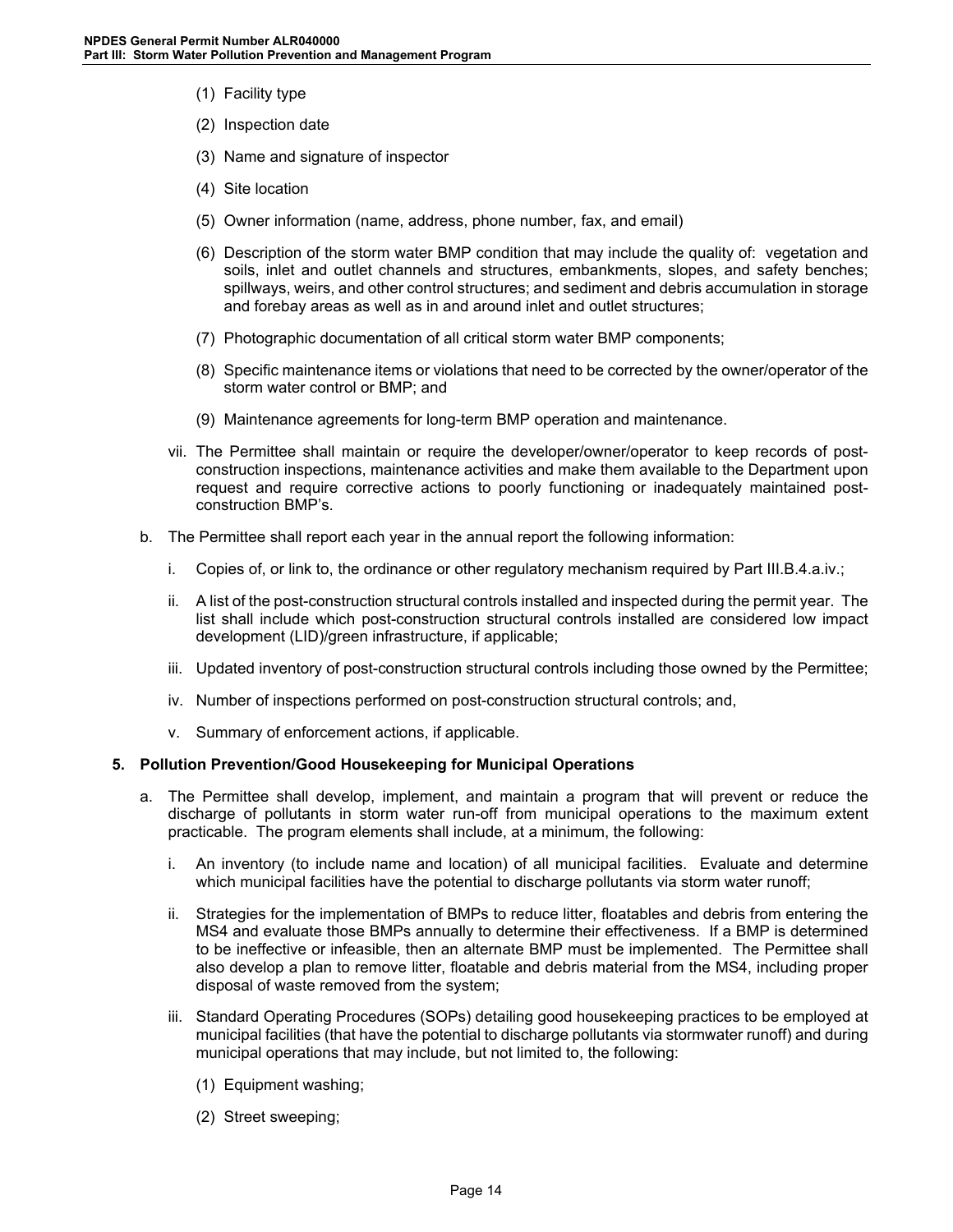- (3) Maintenance of municipal roads including public streets, roads, and highways, including but not limited to unpaved roads, owned, operated, or under the responsibility of the Permittee;
- (4) Storage, use, and disposal of chemicals, Pesticide, Herbicide and Fertilizers (PHFs) and waste materials;
- (5) Vegetation control, cutting, removal, and disposal of the cuttings;
- (6) Vehicle fleets/equipment maintenance and repair;
- (7) External Building maintenance; and
- (8) Materials storage facilities and storage yards.
- iv. A program for inspecting municipal facilities for good housekeeping practices, including BMPs. The program shall include checklists and procedures for correcting noted deficiencies;
- v. A training program for municipal facility staff in good housekeeping practices as outlined in the SOP developed pursuant to Part III.B.5.a.iii; and
- b. The Permittee shall include within the SWMPP the following information:
	- i. The inventory of municipal facilities required by Part III.B.5.a.i;
	- ii. Evaluate and include a discussion of how effectiveness is measured for Part III.B.5.a.ii;
	- iii. Schedule for developing the SOP of good housekeeping practices required by Part III.B.5.a.iii;
	- iv. An inspection plan and schedule to include inspection frequency, checklists, and any other materials needed to comply with Part III.B.5.a.iv; and
	- v. A description of the training program and training schedule to include training frequency required by Part III.B.5.a.v.
- c. The Permittee shall report each year in the annual report the following information:
	- i. Any updates to the municipal facility inventory;
	- ii. An estimated amount of floatable material collected from the MS4 as required by Part III.B.5.a.ii;
	- iii. Any updates to the inspection plan
	- iv. The number of inspections conducted; and
	- v. Any updates to the SOP of good housekeeping practices.
- d. The Permittee shall maintain the following information and make it available upon request:
	- i. Records of inspections and corrective actions, if any; and
	- ii. Training records including the dates of each training activities and names of personnel in attendance.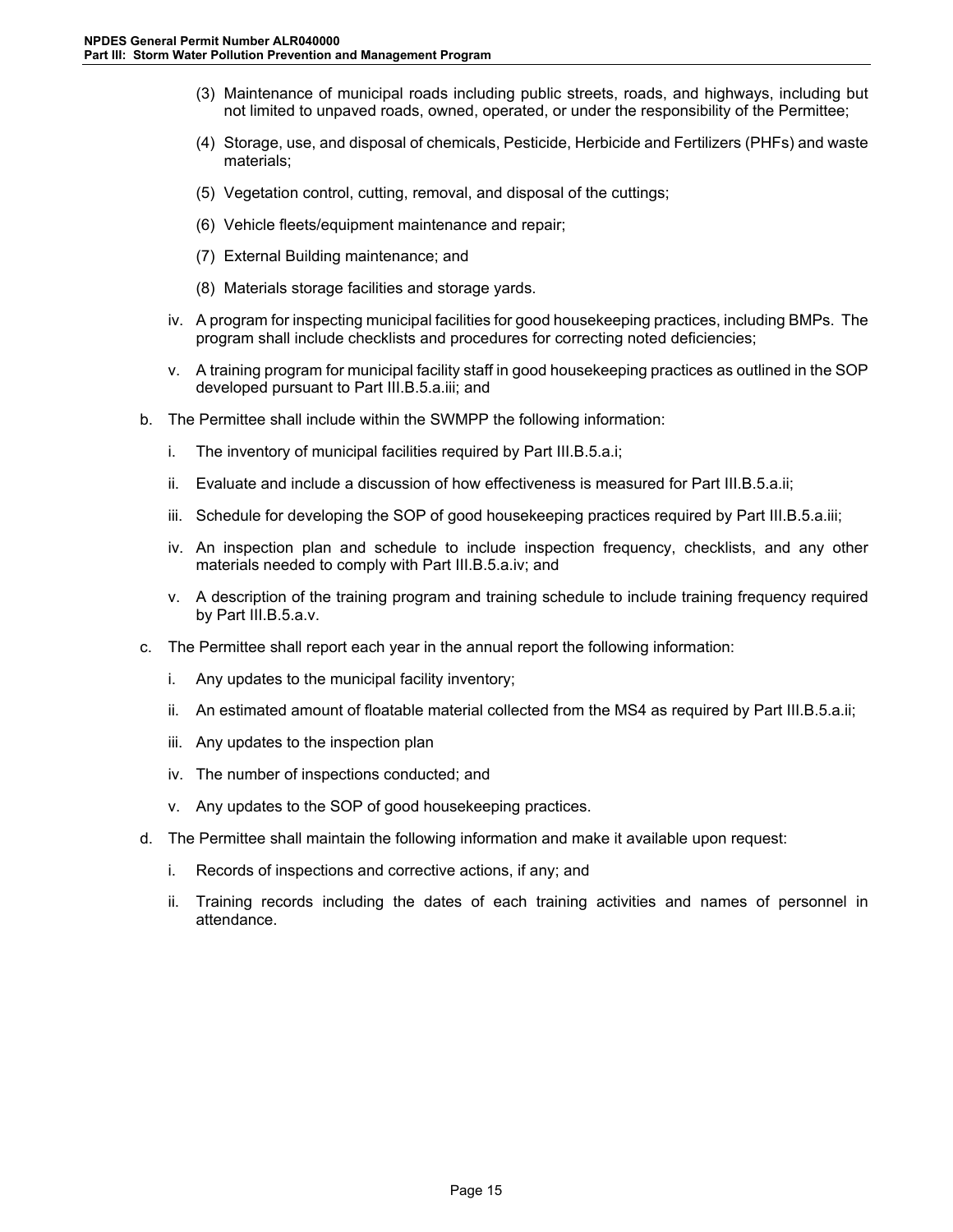# <span id="page-19-0"></span>**PART IV: SPECIAL CONDITIONS**

### <span id="page-19-1"></span>**A. RESPONSIBILITIES OF THE PERMITTEE**

- 1. If the Permittee is relying on another entity to satisfy one or more requirements of this permit, then the Permittee must note that fact in the SWMPP. The Permittee remains responsible for compliance with all requirements of this permit, except as provided by Part III.B.3.b and reliance on another entity will not be a defense or justification for non-compliance if the entity fails to implement the permit requirements.
- 2. If the Permittee is relying on the Department for the enforcement of erosion and sediment controls on qualifying construction sites and has included that information in the SWMPP as required by Part III.B.3.b., the Permittee is not responsible for implementing the requirements of Part III.B.3.b of this permit as long as the Department receives notification of non-compliant qualifying constructions sites from the Permittee as required by Part III.B.3.a.viii.

# <span id="page-19-2"></span>**B. SWMPP PLAN REVIEW AND MODIFICATION**

- 1. The Permittee shall submit a SWMPP and/or revised SWMPP to the Department as required by Part II.A of the permit. The Permittee shall implement plans to seek and consider public input in the development, revision and implementation of this SWMPP, as required by Part III.B.1.b.i. Thereafter, the Permittee shall perform an annual review of the current SWMPP and must revise the SWMPP, as necessary, to maintain compliance with the permit. Any revisions to the SWMPP shall be submitted to the Department at the time a revision is made for the Department review and the Permittee's website shall be updated with the revised version of the SWMPP. Revisions made to the SWMPP may include, but are not limited to, the replacement of ineffective or infeasible BMPs or the addition of components, controls and requirements; and
- 2. The Permittee shall implement the SWMPP on all new areas added to their municipal separate storm sewer system (or for which they become responsible for implementation of storm water quality controls) as soon as practicable, but not later than one (1) year from addition of the new areas. Implementation of the program in any new area shall consider the plans of the SWMPP of the previous MS4 ownership, if any.

# <span id="page-19-3"></span>**C. DISCHARGE COMPLIANCE WITH WATER QUALITY STANDARDS**

This general permit requires, at a minimum, that the Permittee develop, implement and enforce a Storm Water Management Program designed to reduce the discharge of pollutants to the maximum extent practicable. Full implementation of BMPs, using all known, available, and reasonable methods of prevention, control and treatment to prevent and control storm water pollution from entering waters of the State of Alabama is considered an acceptable effort to reduce pollutants from the municipal storm drain system to be the maximum extent practicable.

# <span id="page-19-4"></span>**D. IMPAIRED WATERS AND TOTAL MAXIMUM DAILY LOADS (TMDLS)**

- 1. The Permittee must determine whether the discharge from any part of the MS4 contributes directly or indirectly to a waterbody that is included on the latest §303(d) list or designated by the Department as impaired;
- 2. If the Permittee's MS4 discharges to a waterbody included on the latest §303(d) or designated by the Department as impaired, it must demonstrate the discharges, as controlled by the Permittee, do not cause or contribute to the impairment. The SWMPP must detail the BMPs that are being utilized to control discharges of pollutants associated with the impairment. If existing BMPs are not sufficient to achieve this demonstration, the Permittee must, within six (6) months following the publication of the latest final §303(d) list, Department designation, or the effective date of this permit, submit a revised SWMPP detailing new or modified BMPs. The SWMPP must be revised as directed by the Department and the new or modified BMPs must be implemented within one year from the publication of the latest final §303(d) list or Department designation.
- 3. Permittees discharging from MS4s into waters with EPA-Approved TMDLs and/or EPA-Established TMDLs
	- a. The Permittee must determine whether its MS4 discharges to a waterbody for which a TMDL has been established or approved by EPA. If an MS4 discharges into a water body with an EPA approved or established TMDL, then the SWMPP must include BMPs targeted to meet the assumptions and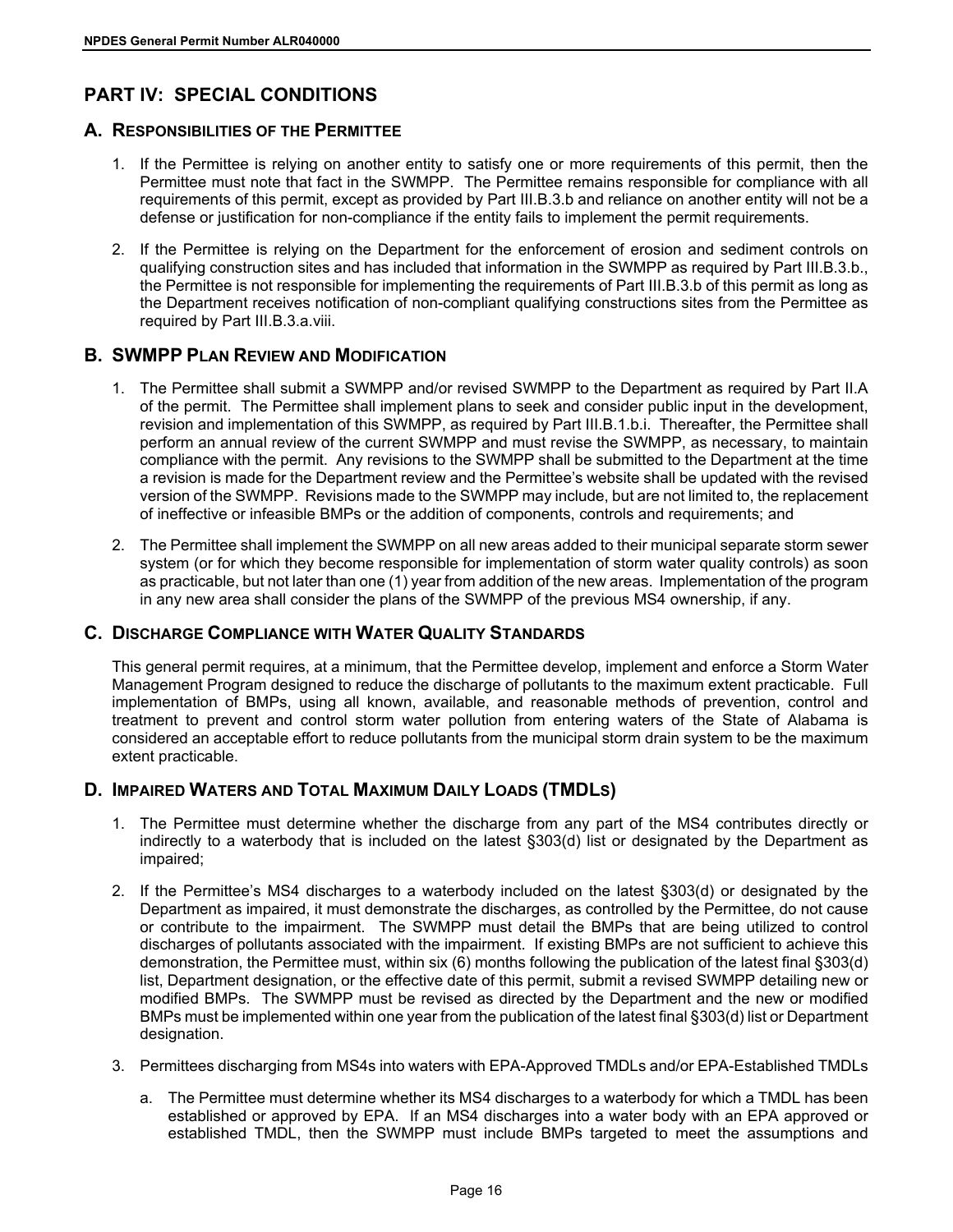requirements of the TMDL. If additional BMPs will be necessary to meet the requirements of the TMDL, the SWMPP must include a schedule for installation and/or implementation of such BMPs. A monitoring component to assess the effectiveness of the BMPs in achieving the TMDL requirements must also be included in the SWMPP. Monitoring can entail a number of activities including, but not limited to: outfall monitoring, in-stream monitoring, and/or modeling. Monitoring data, along with an analysis of this data, shall be included in the Annual Report.

- b. If, during this permit cycle, a TMDL is approved by EPA or a TMDL is established by EPA for any waterbody into which an MS4 discharges, the Permittee must review the applicable TMDL to see if it includes requirements for control of storm water discharges from the MS4.
	- i. If it is found that the Permittee must implement specific allocations of the TMDL, it must assess whether the assumptions and requirements of the TMDL are being met through implementation of existing BMPs or if additional BMPs are necessary. The SWMPP must include BMPs targeted to meet the assumptions and requirements of the TMDL. If existing BMPs are not sufficient, the Permittee must, within six (6) months following the approval or establishment of the TMDL by EPA, submit a revised SWMPP detailing new or modified BMPs to be utilized along with a schedule of installation and/or implementation of such BMPs. Any new or modified BMPs must be implemented within one year, unless an alternate date is approved by the Department, from the establishment or approval of the TMDL by EPA. A monitoring component to assess the effectiveness of the BMPs in achieving the TMDL requirements must also be included in the SWMPP. Monitoring can entail a number of activities including, but not limited to: outfall monitoring, in-stream monitoring, and/or modeling. Monitoring data, along with an analysis of this data, shall be included in the Annual Report.

### <span id="page-20-0"></span>**E. REQUIRING AN INDIVIDUAL PERMIT**

The Department may require any person authorized by this permit to apply for and/or obtain an individual NPDES permit. When the Department requires application for an individual NPDES permit, the Department will notify the Permittee in writing that a permit application is required. This notification shall include a brief statement of the reasons for this decision, an application from and a statement setting a deadline for the Permittee to file the application.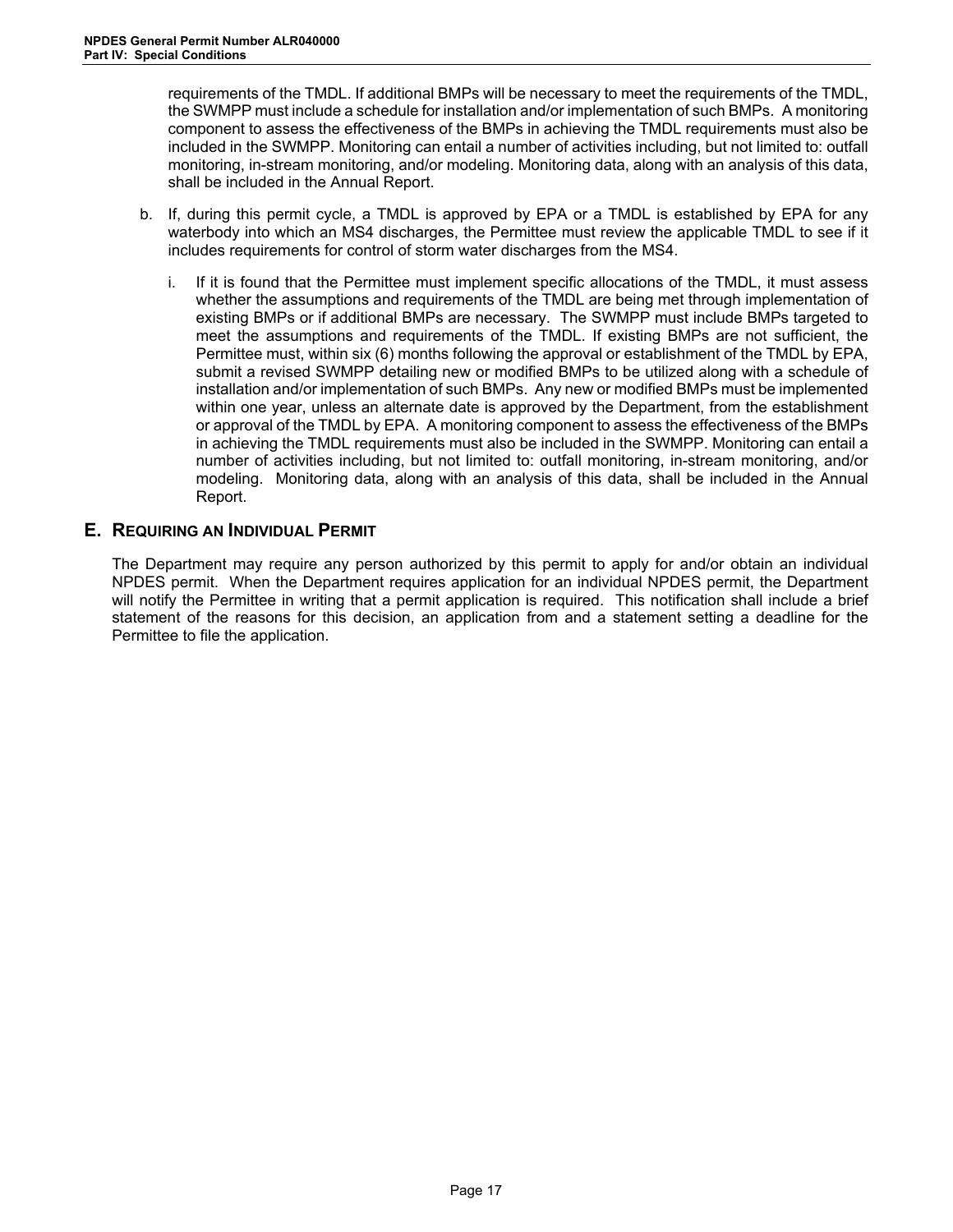# <span id="page-21-0"></span>**PART V: MONITORING AND REPORTING**

### <span id="page-21-1"></span>**A. MONITORING REQUIREMENTS**

- 1. If there are no 303(d) listed or TMDL waters located within the Permittee's MS4 area, no monitoring shall be required. The SWMPP shall include a determination stating if monitoring is required.
- 2. If a waterbody within the MS4 jurisdiction is listed on the latest final §303(d) list, or otherwise designated impaired by the Department, or for which a TMDL is approved or established by EPA, during this permit cycle, then the Permittee must implement a monitoring program, within 6 months, to include monitoring that addresses the impairment or TMDL. A monitoring plan shall be included with the SWMPP and any revisions to the monitoring program shall be documented in the SWMPP and Annual Report.
- 3. Proposed monitoring locations, and monitoring frequency shall be described in the monitoring plan with actual locations described in the annual report;
- 4. The Permittee must include in the monitoring program any parameters attributed with the latest final §303(d) list or otherwise designated by the Department as impaired or are included in an EPA-approved or EPAestablished TMDL.
- 5. Analysis and collection of samples shall be done in accordance with the methods specified at 40 CFR Part 136. Where an approved 40 CFR Part 136 does not exist, then a Department approved alternative method may be used.
- 6. If the Permittee is unable to collect samples due to adverse conditions, the Permittee must submit a description of why samples could not be collected, including available documentation of the event. An adverse climatic condition which may prohibit the collection of samples includes weather conditions that create dangerous conditions for personnel (such as local flooding, high winds, hurricane, tornadoes, electrical storms, etc.) or otherwise make the collection of a sample impracticable (drought, extended frozen conditions, etc.).

### <span id="page-21-2"></span>**B. REPORTING OF MONITORING RESULTS**

Monitoring results must be reported with the subsequent Annual Report and shall include the following monitoring information:

- 1. The date, latitude/longitude of location, and time of sampling;
- 2. The name(s) of the individual(s) who performed the sampling;
- 3. The date(s) analysis were performed;
- 4. The name(s) of individuals who performed the analysis;
- 5. The analytical techniques or methods used; and
- 6. The results of such analysis.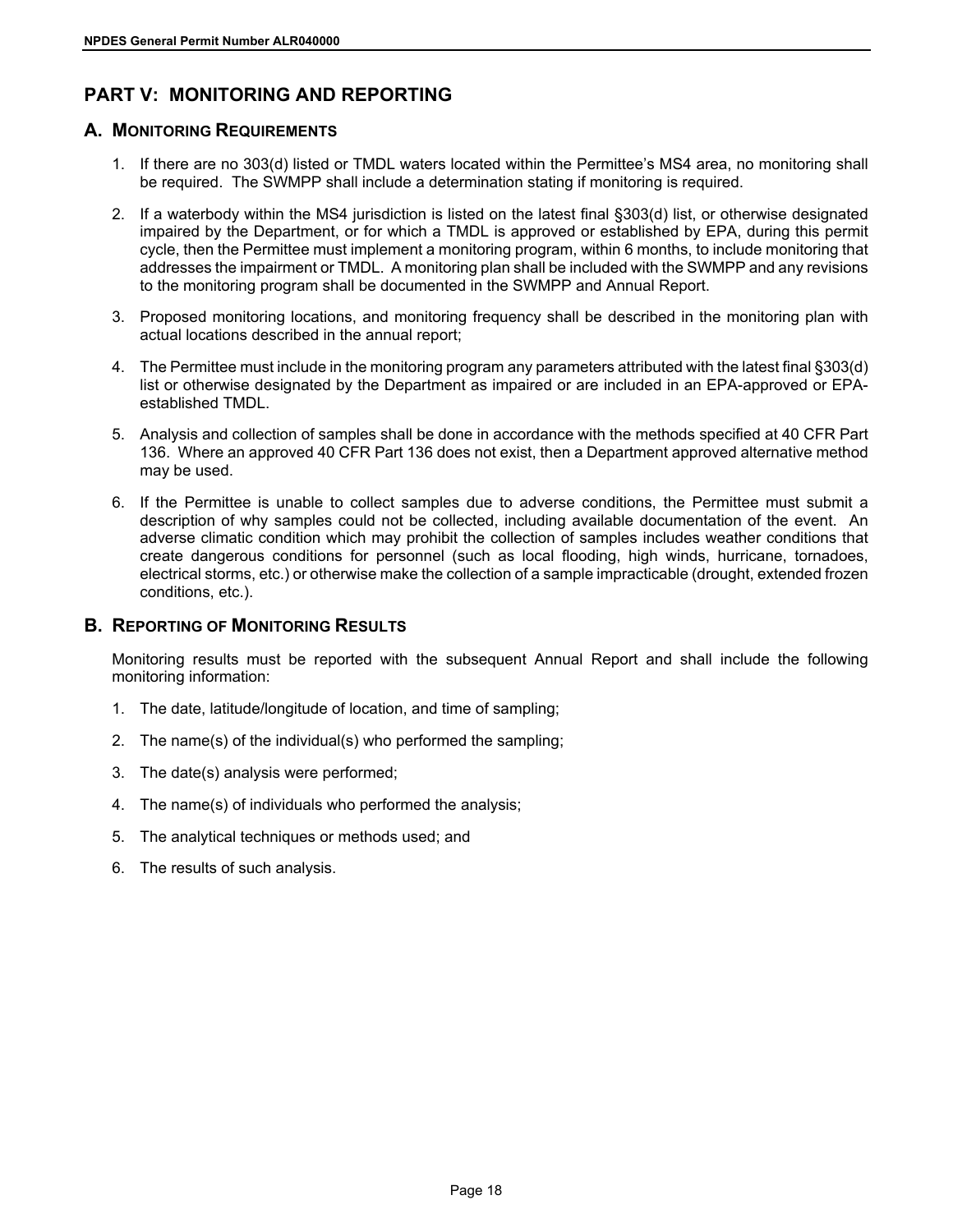# <span id="page-22-0"></span>**PART VI: ANNUAL REPORTING REQUIREMENTS**

### <span id="page-22-1"></span>**A. ANNUAL REPORT SUBMITTAL**

- 1. The Permittee shall submit to the Department an annual report and all other information and documents via the AEPACS system no later than May 31st of each year. The AEPACS system can be accessed at the following link: [https://adem.alabama.gov/AEPACS.](https://adem.alabama.gov/AEPACS) The annual report shall cover the previous April 1 to March 31. If an entity comes under coverage for the first time after the issuance of this permit, then the first annual report should cover the time coverage begins until March  $31<sup>st</sup>$  of subsequent year.
- 2. The Permittee shall sign and certify the annual report in accordance with Part VII.G. If the Responsible Official has designated a duly authorized representative in accordance with Part VII.G. to sign the annual report, then include a copy of the written designation with the annual report.

# <span id="page-22-2"></span>**B. ANNUAL REPORT CONTENTS**

The annual report shall include the following information, at a minimum, and in addition to those requirements referenced in Part III-V:

- 1. A list of contacts and responsible parties (e.g.: agency, name, phone number, address, & email address) who had input to and are responsible for the preparation of the annual report;
- 2. Overall evaluation of the SWMP developments and progress for the following:
	- a. Major accomplishments;
	- b. Overall program strengths/weaknesses;
	- c. Future direction of the program;
	- d. Overall determination of the effectiveness of the SWMPP taking into account water quality/watershed improvements;
	- e. Measureable goals that were not performed and reasons why the goals were not accomplished; and
	- f. If monitoring is required, evaluation of the monitoring data.
- 3. Narrative report of all minimum storm water control measures referenced in Part III.B of this permit. The activities shall be discussed as follows:
	- a. Minimum control measures completed and in progress;
	- b. Assessment of the controls; and
	- c. Discussion of proposed BMP revisions or any identified measureable goals that apply to the minimum storm water control measures.
- 4. Summary table of the storm water controls that are planned/scheduled for the next reporting cycle;
- 5. Results of information collected and analyzed, if any, during the reporting period, including any monitoring data used to assess the success of the program at reducing the discharge of pollutants to the MEP.
- 6. Notice of reliance on another entity to satisfy some of your permit obligations;
- 7. Results of the evaluation to determine whether discharges from any part of the MS4 contributes directly or indirectly to a waterbody that is included on the latest §303(d) list (or designated by the Department as impaired) or for which a TMDL has been established or approved by EPA; and
- 8. If monitoring is required, all monitoring results collected during the previous year in accordance with Part V, if applicable. The monitoring results shall be submitted in a format acceptable to the Department.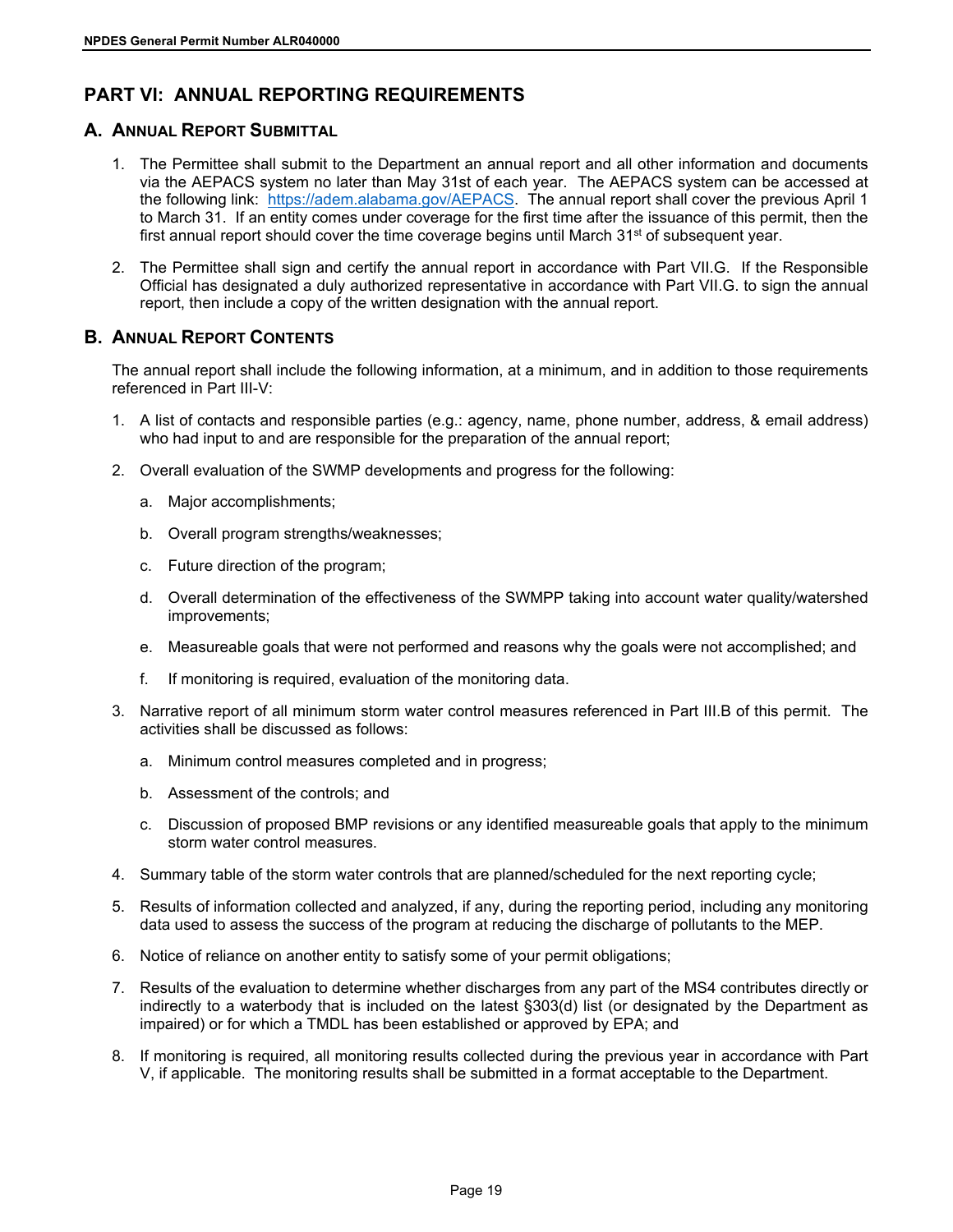# <span id="page-23-0"></span>**PART VII: STANDARD AND GENERAL PERMIT CONDITIONS**

# <span id="page-23-1"></span>**A. DUTY TO COMPLY**

You must comply with all conditions of this permit. Any permit noncompliance constitutes a violation of CWA and is ground for enforcement action; for permit termination, revocation and reissuance, or modification; or denial of a permit renewal application.

# <span id="page-23-2"></span>**B. CONTINUATION OF THE EXPIRED GENERAL PERMIT**

If this permit is not reissued or replaced prior to the expiration date, it will be administratively continued in accordance with the ADEM Code r. 335-6-6 and remain in force and effect if the Permittee re-applies for coverage as required under Part II of this Permit. Any Permittee who was granted permit coverage prior to the expiration date will automatically remain covered by the continued permit until the earlier of:

- 1. Reissuance or replacement of this permit, at which time you must comply with the Notice of Intent conditions of the new permit to maintain authorization to discharge; or
- 2. Issuance of an individual permit for your discharges; or
- 3. A formal permit decision by the Department not to reissue this general permit, at which time you must seek coverage under an alternative general permit or an individual permit.

# <span id="page-23-3"></span>**C. NEED TO HALT OR REDUCE ACTIVITY NOT A DEFENSE**

It shall not be a defense for you in an enforcement action that it would have been necessary to halt or reduce the permitted activity in order to maintain compliance with the conditions of this permit.

### <span id="page-23-4"></span>**D. DUTY TO MITIGATE**

You must take all reasonable steps to minimize or prevent any discharge in violation of this permit that has a reasonable likelihood of adversely affecting human health or the environment.

### <span id="page-23-5"></span>**E. DUTY TO PROVIDE INFORMATION**

The Permittee shall furnish to the Director, within a reasonable time, any information which the Director may request to determine whether cause exists for modifying, revoking and reissuing, suspending, or terminating the permit or to determine compliance with the permit. The Permittee shall also furnish to the Director upon request, copies of records required to be kept by the permit.

### <span id="page-23-6"></span>**F. OTHER INFORMATION**

If you become aware that you have failed to submit any relevant facts in your Notice of Intent or submitted incorrect information in the Notice of Intent or in any other report to the Department, you must promptly submit such facts or information.

### <span id="page-23-7"></span>**G. SIGNATORY REQUIREMENTS**

All Notices of Intent, reports, certifications, or information submitted to the Department, or that this permit requires be maintained by you shall be signed and certified as follows:

### <span id="page-23-8"></span>**1. Notice of Intent.**

All Notices of Intent shall be signed by a responsible official as set forth in ADEM Admin. Code r. 335-6-6- .09.

### <span id="page-23-9"></span>**2. Reports and other information.**

All reports required by the permit and other information requested by the Department or authorized representative of the Department shall be signed by a person described above or by a duly authorized representative of that person. A person is a duly authorized representative only if: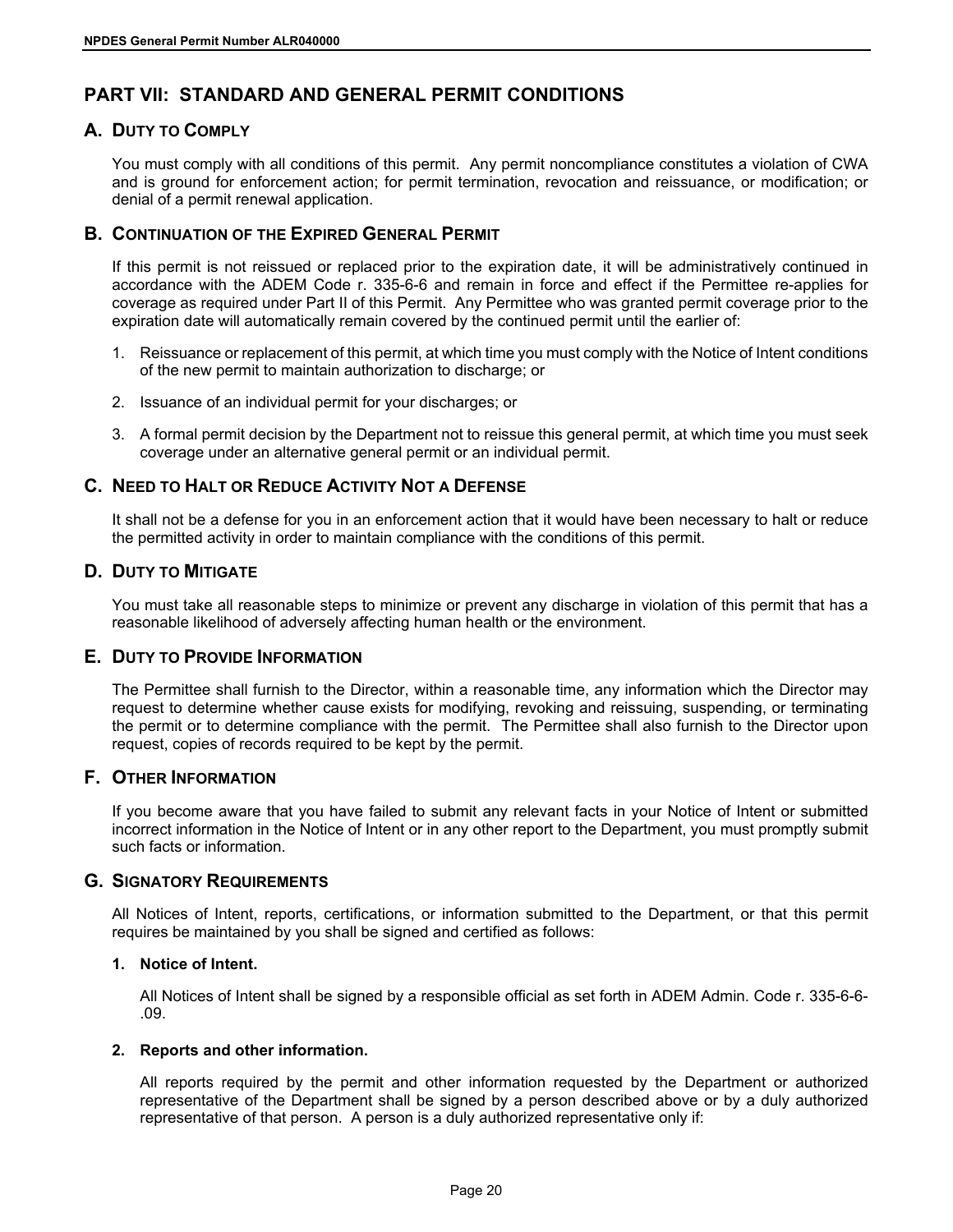- a. Signed authorization. The authorization is made in writing by a person described above and submitted to the Department.
- b. Authorization with specified responsibility. The authorization specifies either an individual or a position having responsibility for the overall operation of the regulated facility or activity, such as the position of manager, operator, superintendent, or position of equivalent responsibility for environmental matters for the regulated entity.

### <span id="page-24-0"></span>**3. Changes to authorization.**

If an authorization is no longer accurate because a different operator has the responsibility for the overall operation of the MS4, a new authorization satisfying the requirement of Part VII.G.2.b. above must be submitted to the Department prior to or together with any reports or information, and to be signed by an authorized representative.

### <span id="page-24-1"></span>**4. Certification.**

Any person signing documents under Part VII.G.1-2. above shall make the following certification:

*"I certify under penalty of law that this document and all attachments were prepared under my direction or supervision in accordance with a system designed to assure that qualified personnel properly gathered and evaluated the information submitted. Based on my inquiry of the person or persons who manage the system, or those persons directly responsible for gathering the information submitted is, to the best of my knowledge and belief, true, accurate, and complete. I am aware that there are significant penalties for submitting false information, including the possibility of fine and imprisonment for knowing violations."*

### <span id="page-24-2"></span>**H. PROPERTY RIGHTS**

The issuance of this permit does not convey any property rights of any sort, or any exclusive privilege, nor it does it authorize any injury to private property nor any invasion of personal rights, nor any infringement of federal, State or local laws or regulations.

### <span id="page-24-3"></span>**I. PROPER OPERATION AND MAINTENANCE**

You must at all time properly operate and maintain all facilities and systems of treatment and control (and related appurtenances) which are installed or used by you to achieve compliance with the conditions of this permit and with the conditions of your SWMPP. Proper operation and maintenance also includes adequate laboratory controls and appropriate quality assurance procedures. Proper operation and maintenance requires the operation of backup or auxiliary facilities or similar systems, installed by you only when the operation is necessary to achieve compliance with the conditions of the permit.

### <span id="page-24-4"></span>**J. INSPECTION AND ENTRY**

You must allow the Department or an authorized representative upon the presentation of credentials and other documents as may be required by law, to do any of the following:

- 1. Enter your premises where a regulated facility or activity is located or conducted or where records must be kept under the conditions of this permit;
- 2. Have access to and copy at reasonable times, any records that must be kept under the conditions of this permit;
- 3. Inspect at reasonable times any facilities or equipment (including monitoring and control equipment) practices, or operations regulated or required under this permit; and
- 4. Sample or monitor at reasonable times, for the purposes of assuring permit compliance or as otherwise authorized by the CWA, any substances or parameters at any location.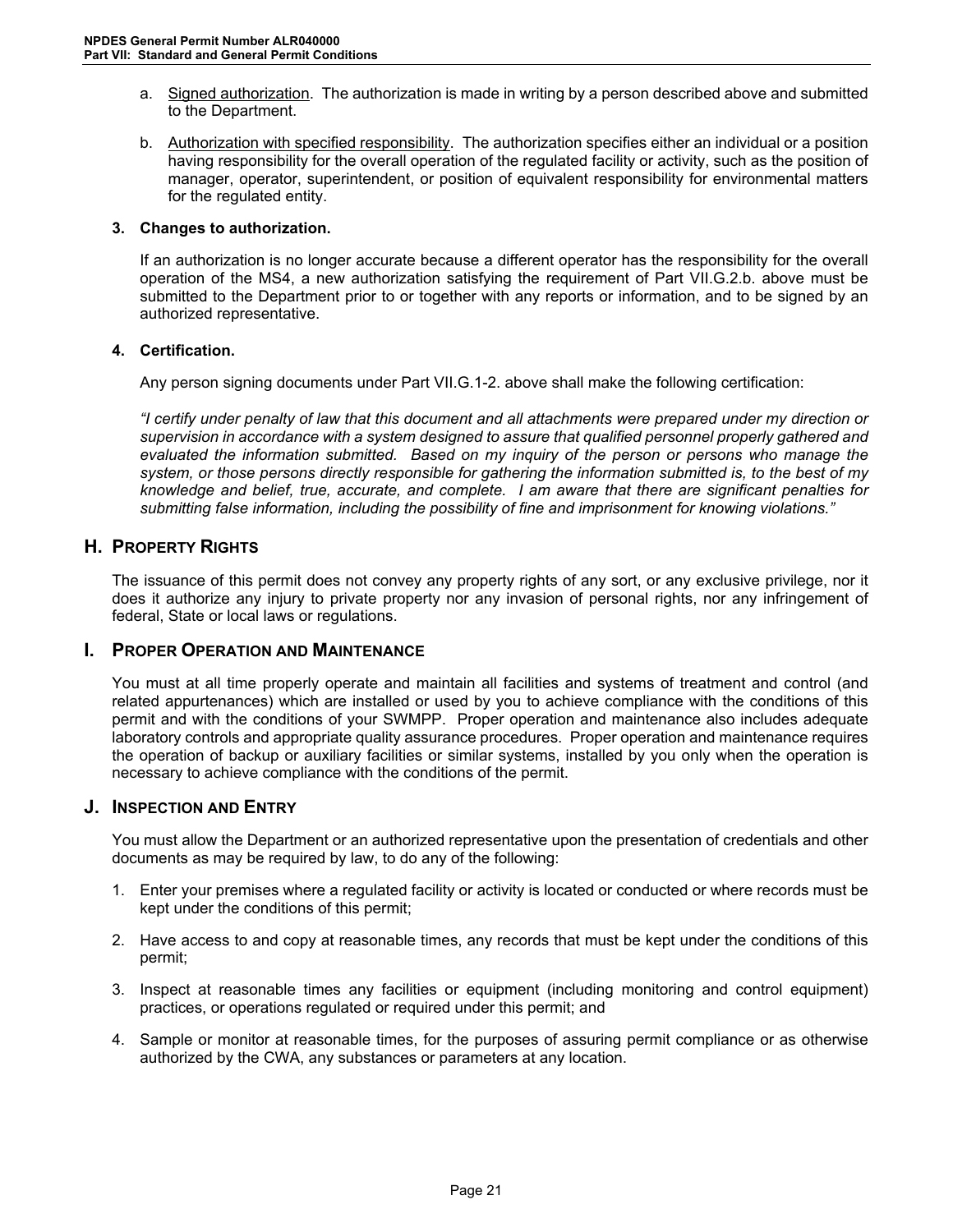# <span id="page-25-0"></span>**K. PERMIT ACTIONS**

This permit may be modified, revoked and reissued, or terminated for cause. Your filing of a request for a permit modification, revocation and reissuance, or termination, or a notification of planned changes or anticipated noncompliance does not stay any permit condition.

### <span id="page-25-1"></span>**L. PERMIT TRANSFERS**

This permit is not transferable to any person except after notice to the Department. The Department may require modification or revocation and reissuance of the permit to change the name of the Permittee and incorporate such other requirements as may be necessary under the Act.

### <span id="page-25-2"></span>**M. ANTICIPATED NONCOMPLIANCE**

You must give advance notice to the Department of any planned changes in the permitted small MS4 or activity which may result in noncompliance with this permit.

### <span id="page-25-3"></span>**N. COMPLIANCE WITH STATUTES AND RULES**

- 1. The permit is issued under ADEM Admin. Code r. 335-6-6. All provisions of this chapter that are applicable to this permit are hereby made a part of this permit.
- 2. This permit does not authorize the noncompliance with or violation of any laws of the State of Alabama or the United States of America or any regulations or rules implementing such laws.

### <span id="page-25-4"></span>**O. SEVERABILITY**

The provisions of this permit are severable, and if any provision of this permit or the application of any provision of this permit to any circumstance is held invalid, the application of such provision to other circumstances, and the remainder of this permit shall be affected thereby.

### <span id="page-25-5"></span>**P. BYPASS PROHIBITION**

Bypass (see 40 CFR 122.41(m)) is prohibited and enforcement action may be taken against a regulated entity for a bypass; unless:

- 1. The bypass was unavoidable to prevent loss of life, personal injury, or severe property damage;
- 2. There were no feasible alternatives to the bypass, such as the use of auxiliary treatment facilities, retention of untreated wastes, or maintenance during the normal periods of equipment downtime. This condition is not satisfied if the regulated entity should, in the exercise of reasonable engineering judgment, have installed adequate backup equipment to prevent a bypass which occurred during normal periods of equipment downtime or preventative maintenance.
- 3. The Permittee submits a written request for authorization to bypass to the Director at least ten (10) days prior to the anticipated bypass (if possible), the Permittee is granted such authorization, and the Permittee complies with any conditions imposed by the Director to minimize any adverse impact on human health or the environment resulting from the bypass.

The Permittee has the burden of establishing that each of the conditions of Part VII.P. have been met to qualify for an exception to the general prohibition against bypassing and an exemption, where applicable, from the discharge specified in this permit.

### <span id="page-25-6"></span>**Q. UPSET CONDITIONS**

An upset (see 40 CFR 122.41(n)) constitutes an affirmative defense to an action brought for noncompliance with technology-based permit limitations if a regulated entity shall demonstrate, through properly signed, contemporaneous operating logs, or other relevant evidence, that:

- 1. An upset occurred and the Permittee can identify the specific cause(s) of the upset;
- 2. The Permittee's facility was being properly operated at the time of the upset; and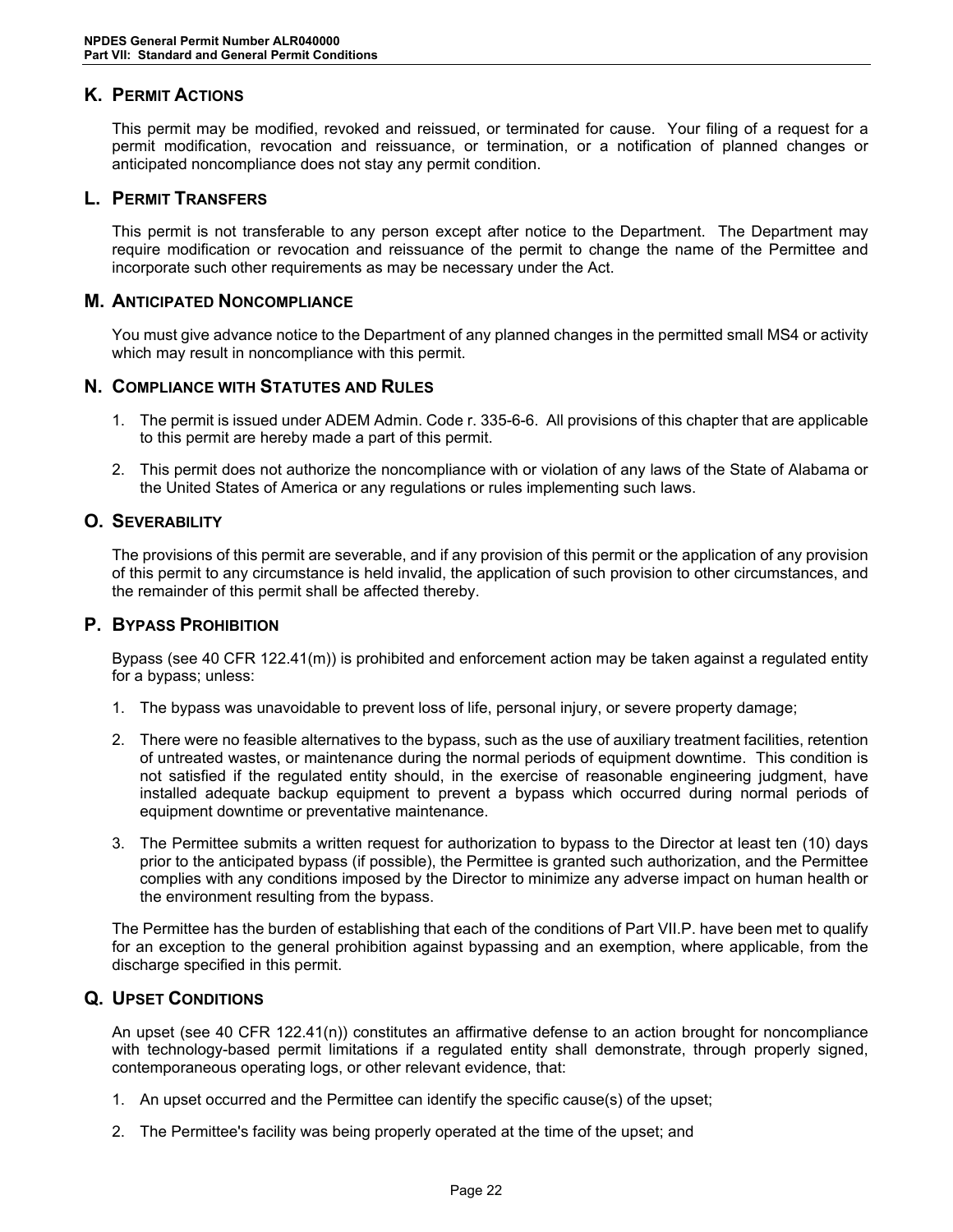3. The Permittee promptly took all reasonable steps to minimize any adverse impact on human health or the environment resulting from the upset.

The Permittee has the burden of establishing that each of the conditions of Part VII.Q. of this permit have been met to qualify for an exemption from the discharge specified in this permit.

### <span id="page-26-0"></span>**R. PROCEDURES FOR MODIFICATION OR REVOCATION**

Permit modification or revocation will be conducted according to ADEM Admin. Code r. 335-6-6-.17.

### <span id="page-26-1"></span>**S. RE-OPENER CLAUSE**

If there is evidence indicating potential or realized impacts on water quality due to storm water discharge covered by this permit, the regulated entity may be required to obtain an individual permit or an alternative general permit or the permit may be modified to include different limitations and/or requirements.

### <span id="page-26-2"></span>**T. RETENTION OF RECORDS**

- 1. The Permittee shall retain the storm water quality management program developed in accordance with Part III-V of this permit until at least five years after coverage under this permit terminates.
- 2. The Permittee shall retain records of all monitoring information including all calibration and maintenance records and all original strip chart recordings for continuous monitoring instrumentation, copies of reports required by this permit, and records of all data used to complete the application of this permit, for a period of at least three (3) years from the date of the sample, measurement, report or application. This period may be extended at the request of the Director at any time.

### <span id="page-26-3"></span>**U. MONITORING METHODS**

- 1. Monitoring must be conducted according to test procedures approved under 40 CFR Part 136, unless other test procedures have been specified in this permit.
- 2. Samples and measurements taken for the purpose of monitoring shall be representative of the monitored activity.

### <span id="page-26-4"></span>**V. ADDITIONAL MONITORING BY THE PERMITTEE**

If the Permittee monitors more frequently than required by this permit, using test procedures approved under 40 CFR Part 136 or as specified in this permit, the results of this monitoring shall be included in the calculation and reporting of the data submitted in the monitoring report. Such increased monitoring frequency shall also be indicated on the monitoring report.

### <span id="page-26-5"></span>**W. DEFINITIONS**

- 1. Alabama Handbook means the latest edition of the Alabama Handbook for Erosion Control, Sediment Control, and Stormwater Management on Construction Sites and Urban Areas, Alabama Soil and Water Conservation Committee (ASWCC) published at the time permit is effective.
- 2. AWPCA means Code of Alabama 1975, Title 22, the Alabama Water Pollution Control Act, as amended.
- 3. Best Management Practices (BMPs) means schedules of activities, prohibitions of practices, maintenance procedures, and other management practices to prevent or reduce the pollution of waters of the State. BMPs also include treatment requirements, operating procedures, and practices to control runoff, spillage or leaks, sludge or waste disposal, or drainage from raw material storage.
- 4. Control Measure as used in this permit, refers to any Best Management Practice or other method used to prevent or reduce the discharge of pollutants to waters of the State.
- 5. CWA or The Act means the Clean Water Act (formerly referred to as the Federal Water Pollution Control Act or Federal Water Pollution Control Act Amendments of 1972) Pub.L. 92-500, as amended Pub. L. 95- 217, Pub. L. 95-576, Pub. L. 96-483 and Pub. L. 97-117, 33 U.S.C. 1251 et. seq.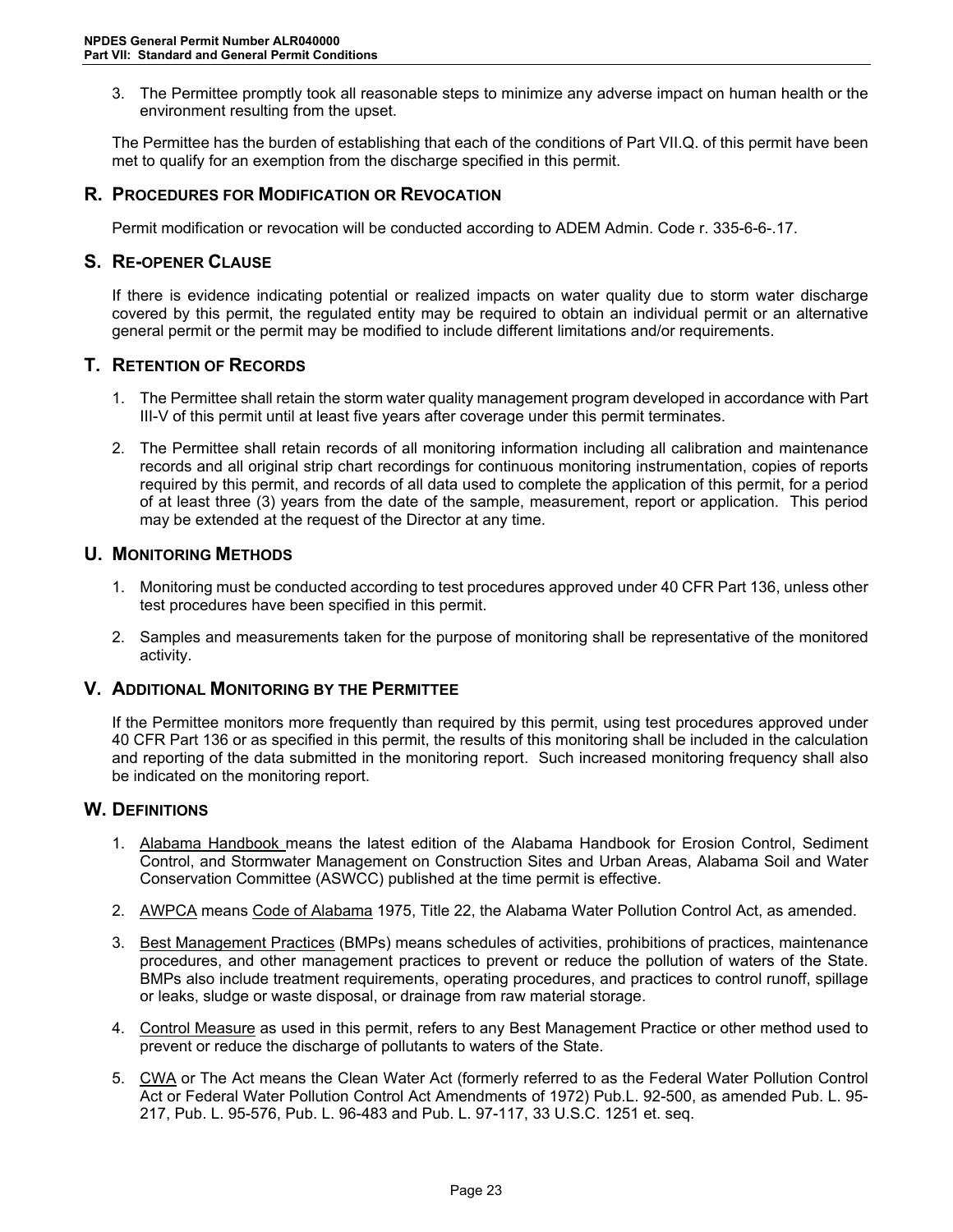- 6. Department means the Alabama Department of Environmental Management or an authorized representative.
- 7. Discharge, when used without a qualifier, refers to "discharge of a pollutant" as defined as ADEM Admin. Code r. 335-6-6-.02(m).
- 8. Green Infrastructure refers to systems and practices that use or mimic natural processes to infiltrate, evapotranspirate (the return of water to the atmosphere either through evaporation or by plants), or reuse storm water or runoff on the site where it is generated.
- 9. Hydrology refers to the physical characteristics of storm water discharge, including the magnitude, duration, frequency, and timing of discharge.
- 10. Illicit Connection means any man-made conveyance connecting an illicit discharge directly to municipal separate storm sewer.
- 11. Illicit Discharge is defined at 40 CFR Part 122.26(b)(2) and refers to any discharge to a municipal separate storm sewer that is not entirely composed of storm water, except discharges authorized under an NPDES permit (other than the NPDES permit for discharges from the MS4) and discharges resulting from fire fighting activities.
- 12. Indian Country, as defined in 18 USC 1151, means (a) all land within the limits of any Indian reservation under the jurisdiction of the United States Government, notwithstanding the issuance of any patent, and including rights-of-way running through the reservation; (b) all dependent Indian communities within the borders of the United States whether within the original or subsequently acquired territory thereof, and whether within or without the limits of a State, and (c) all Indian allotments, the Indian titles to which have not been extinguished, including rights-of-way running through the same. This definition includes all land held in trust for an Indian tribe.
- 13. Infiltration means water other than wastewater that enters a sewer system, including foundation drains, from the ground through such means as defective pipes, pipe joints, connections, or manholes. Infiltration does not include, and is distinguished from, inflow.
- 14. Landfill means an area of land or an excavation in which wastes are placed for permanent disposal, and which is not a land application unit, surface impoundment, injection well, or waste pile.
- 15. Large municipal separate storm sewer system means all municipal separate storm sewers that are either:
	- a. Located in an incorporated place (city) with a population of 250,000 or more as determined by the latest decennial census; or
	- b. Located in counties (these counties are listed in Appendix H of 40 CFR Part 122, except municipal storm sewers that are located in the incorporated places, townships or towns within such counties; or
	- c. Owned or operated by a municipality other than those described in Part VII.W.15.a. or b. and that are designated by the Director as part of the large or medium municipal separate storm sewer system; or
	- d. The Director may designate as a large municipal separate storm sewer system, municipal separate storm sewers located within the boundaries of a region defined by a storm water management regional authority based on a jurisdictional, watershed, or other appropriate basis that includes one or more of the systems described in Part VII.W.15.a., b. or c.).
- 16. Low Impact Development (LID) is an approach to land development (or re-development) that works with nature to manage storm water as close to its source as possible. LID employs principles such as preserving and recreating natural landscape features, minimizing effective imperviousness to create functional and appealing site drainage that treat storm water as a resource rather than a waste product.
- 17. Medium municipal separate storm sewer system means all municipal separate storm sewers that are either:
	- a. Located in an incorporated place (city) with a population of 100,000 or more but less than 250,000 as determined by the latest decennial census; or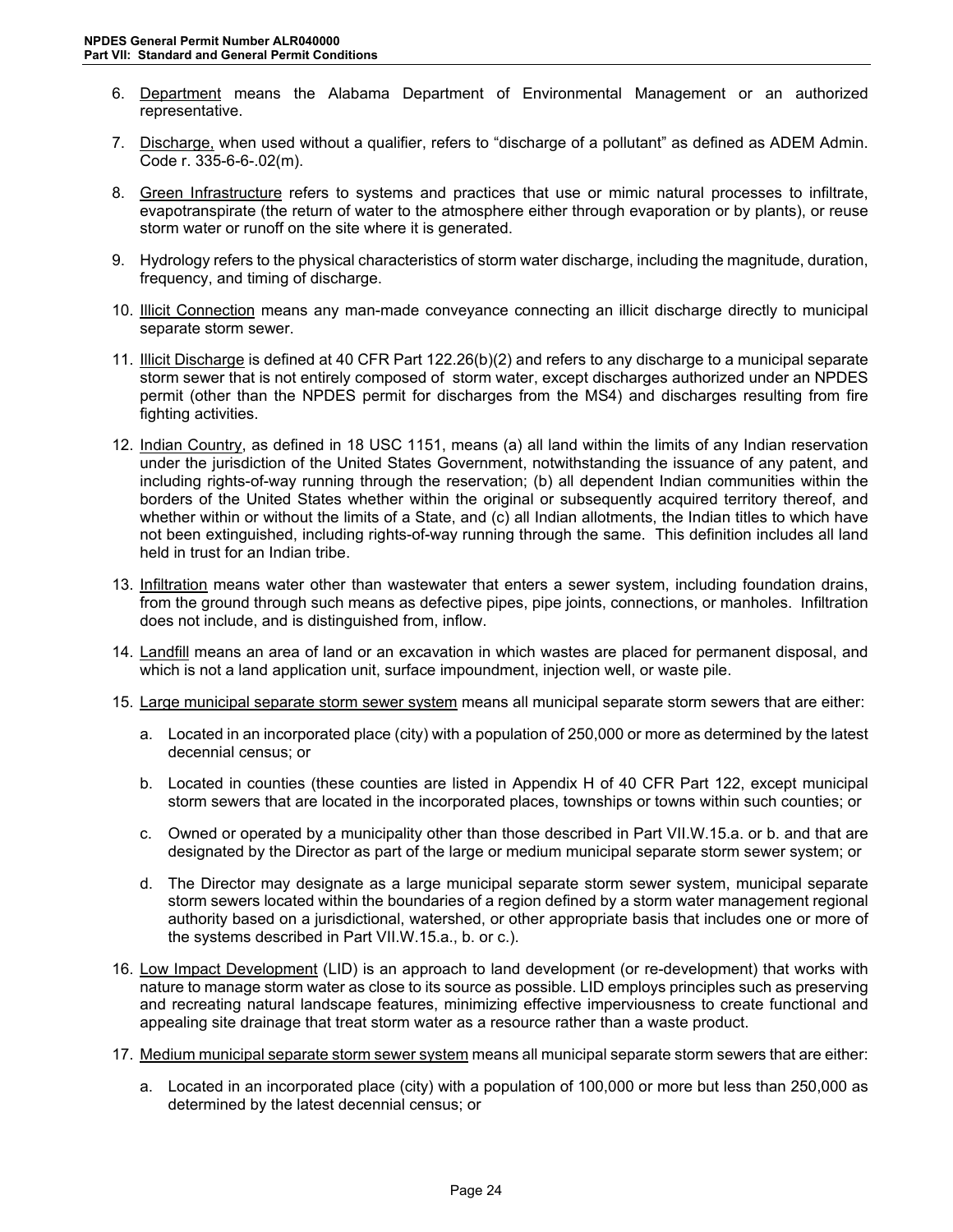- b. Located in counties (these counties are listed in Appendix I of 40 CFR Part 122, except municipal separate storm sewers that are located in the incorporated places, townships or towns within such counties; or
- c. Owned or operated by a municipality other than those described in Parts VII.W.17.a. and b. and that are designated by the Director as part of the large or medium municipal separate storm sewer system; or
- d. The Director may designate as a medium municipal separate storm sewer system, municipal storm sewers located within the boundaries of a region defined by a stormwater management regional authority based on a jurisdictional, watershed, or other appropriate basis that includes one or more of the systems as described in Parts VII.W.17.a., b. or c.
- 18. MEP is an acronym for "Maximum Extent Practicable," the technology-based discharge standard for municipal separate storm sewer systems to reduce pollutants in storm water discharges that was established by CWA Section 402(p). A discussion of MEP as it applies to small MS4s is found at 40 CFR Part 122.34.
- 19. MS4 is an acronym for "Municipal Separate Storm Sewer System" and is used to refer to either a large, medium, or small municipal separate storm sewer system. The term is used to refer to either the system operated by a single entity or a group of systems within an area that are operated by multiple entities.
- 20. Municipal Separate Storm System is defined at 40 CFR Part 122.26(b)(8) and means a conveyance or system of conveyances (including roads with drainage systems, municipal streets, catch basins, curbs, gutters, ditches, man-made channels, or storm drains): (i) Owned or operated by a State, city, town, borough, county, parish, district, association, or other public body (created by or pursuant to State law) having jurisdiction over disposal of sewage, industrial wastes, storm water, or other wastes, including special districts under State law such as a sewer district, flood control district or drainage district, or similar entity, or a designated and approved management agency under section 208 of the CWA that discharges to waters of the United States; (ii) Designed or used for collecting or conveying storm water; (iii) Which is not a combined sewer; and (iv) Which is not part of a Publicly Owned Treatment Works (POTW) as defined in ADEM Admin. Code r. 335-6-6-.02(nn).
- 21. NOI is an acronym for "Notice of Intent" to be covered by this permit and is the mechanism used to "register" for coverage under a general permit.
- 22. Permittee means each individual co-applicant for an NPDES permit who is only responsible for permit conditions relating to the discharge that they own or operate.
- 23. Point Source means any discernible, confined, and discrete conveyance, including but not limited to, any pipe, ditch, channel, tunnel, conduit, well, discrete fissure, container, rolling stock, concentrated animal feeding operation, landfill leachate collection system, vessel or other floating craft from which pollutants are or may be discharged. This term does not include return flows from irrigated agriculture or agricultural storm water runoff.
- 24. Priority construction site means any qualifying construction site in an area where the MS4 discharges to a waterbody which is listed on the most recently approved 303(d) list of impaired waters for turbidity, siltation, or sedimentation, any waterbody for which a TMDL has been finalized or approved by EPA for turbidity, siltation, or sedimentation, and any waterbody assigned specific water quality criteria, such as Outstanding Alabama Water use classification, in accordance with ADEM Admin. Code r. 335-6-10-.09 and any waterbody assigned a special designation in accordance with ADEM Admin. Code r. 335-6-10-.10.
- 25. Qualifying Construction Site means any construction activity that results in a total land disturbance of one or more acres and activities that disturb less than one acre but are part of a larger common plan of development or sale that would disturb one or more acres. Qualifying construction sites do not include land disturbance conducted by entities under the jurisdiction and supervision of the Alabama Public Service Commission.
- 26. Qualifying New Development and Redevelopment means any site that results from the disturbance of one acre or more of land or the disturbance of less than one acre of land if part of a larger common plan of development or sale that is greater than one acre. Qualifying new development and redevelopment does